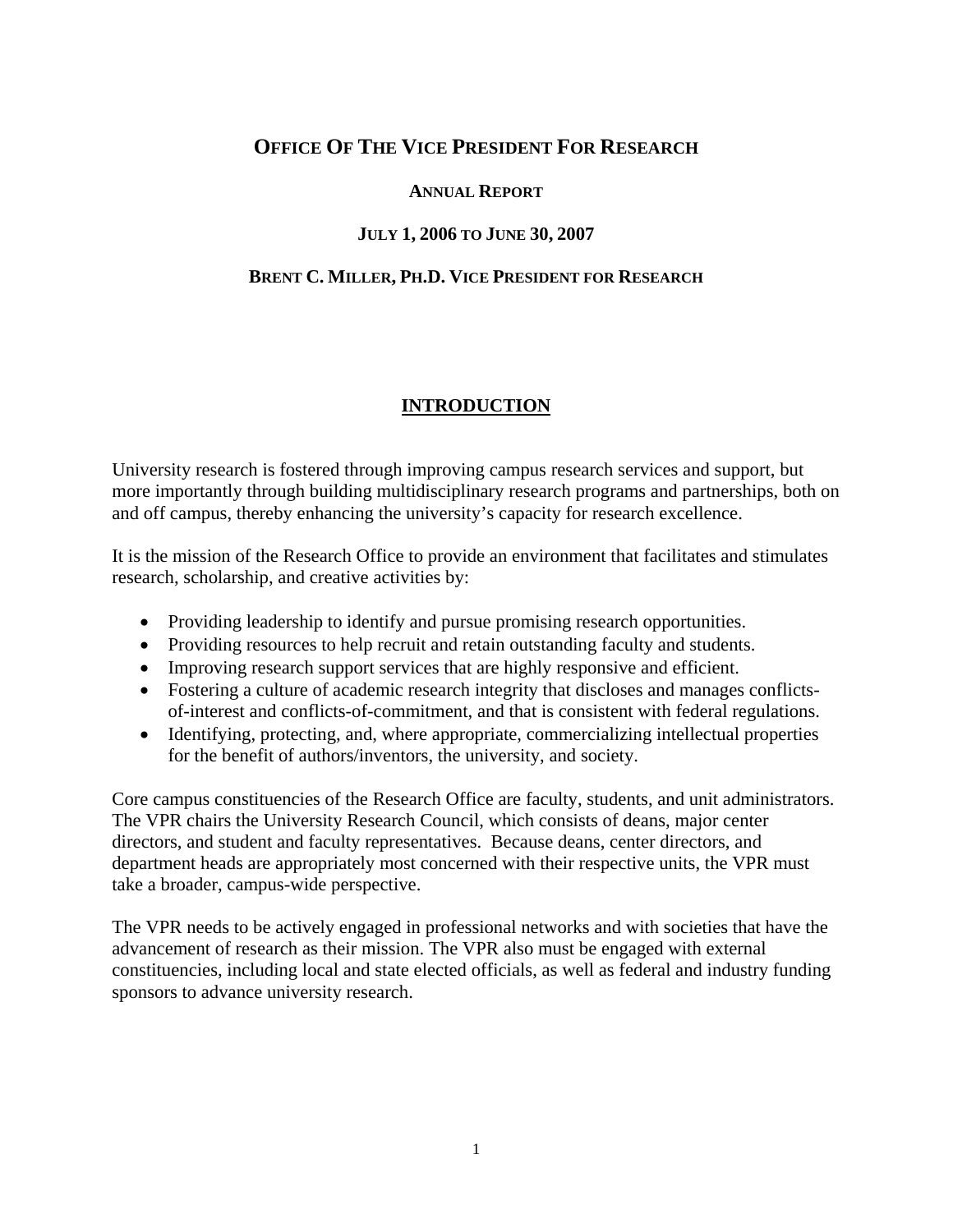### **ANNUAL REPORT**

This annual report to the Faculty Senate covers the major activities of the Research Office and the Research Council from July 1, 2006 through June 30, 2007. It is a summary of all units for which the VPR has responsibility. It also includes a summary of units for which the Office of the Vice President for Strategic Ventures and Economic Development has responsibility. This report is organized in five parts:

- 1. Overview of the VPR Office and Related Service Units
	- A. Sponsored Programs Office
	- B. Environmental Health and Safety Office
	- C. Institutional Review Board
	- D. Laboratory Animal Research Center
	- E. Center for High Performance Computing
	- F. International Program Development
- 2. Overview of the VP SVED and Related Strategic Units
	- A. Innovation Campus
	- B. Technology Commercialization Office
	- C. USTAR
- 3. Research Council Membership and Functions
- 4. Use of Facilities and Administration (F&A) Funds at USU, FY2006-2007
- 5. Selected Research Issues at USU

## **Utah State University Vice President for Research Organization**

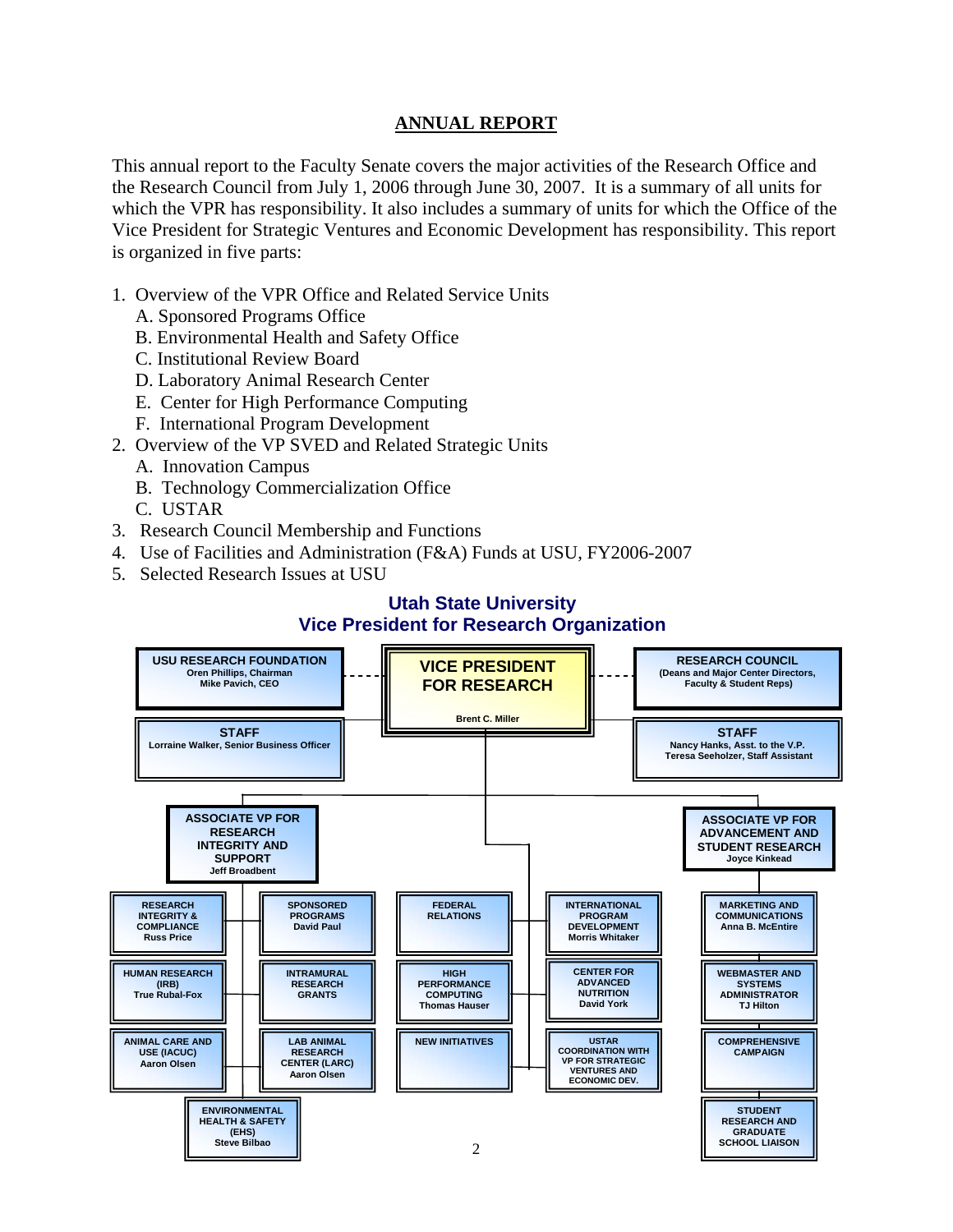### **1. OVERVIEW OF VPR AND RELATED SERVICE UNITS**

The VPR was responsible for the units shown in the previous diagram during fiscal year 2006- 2007. The USU Research Foundation (USURF) is a wholly-owned subsidiary of the university. It is a major organization with large-scale research programs, most notably the Space Dynamics Laboratory (SDL). A cooperative working relationship with the Research Foundation is essential for accomplishing the research mission of the university. The USU Research Council advises the VPR, providing a forum for considering major research issues.

### **A) Sponsored Programs Office (SPO)**

The USU Sponsored Programs Office (SPO) is responsible for supporting and protecting the university and individual researchers as they propose, submit, and administer externally funded sponsored research projects. This role puts SPO in a unique situation to interact with virtually every college, department, research center, and administrative unit at USU. Further, the interdependent nature of contracting requires universal accountability if research endeavors are to be successful. Therefore, SPO makes every effort to provide the excellent service, effective resources, timely responsiveness, and accountability necessary to not only promote a successful research environment, but also to build the strong relationships necessary to promote continued research growth.

Some of the specific responsibilities of SPO include providing training and workshops, budgeting and proposal development assistance, assisting in the completion of mandatory internal and external forms, communicating and negotiating with sponsors to develop mutually advantageous agreements that protect the researchers as well as the university, and administering awards. Consequently, SPO has offered and will continue to offer workshops for grant writing, locating funding opportunities, industry contracting, and electronic research administration. SPO has also recently begun a Compliance Professional Educational Program to communicate university, federal and state regulations, policies and procedures to promote compliance and consistency throughout the university.

SPO fosters research at the university by helping researchers to develop and submit proposals that have the highest likelihood for success. To accomplish this, SPO provides the following services: budget development, interpreting contractual terms and conditions, completing required forms, grant editing, tracking pending proposals, notifying researchers upon award, and negotiating award terms and conditions with sponsors to protect the researcher and university. SPO also works closely with the Controller's Office to ensure that accounts are set up properly and that USU is compliant with federal and state regulations as well as sponsor-specific terms and conditions.

A single point of contact approach allows researchers to easily identify their assigned SPO administrator. Further, this approach allows each SPO administrator to become more familiar with sponsor-specific regulations as well as to familiarize themselves with individual researchers and their unique needs. SPO has also developed an excellent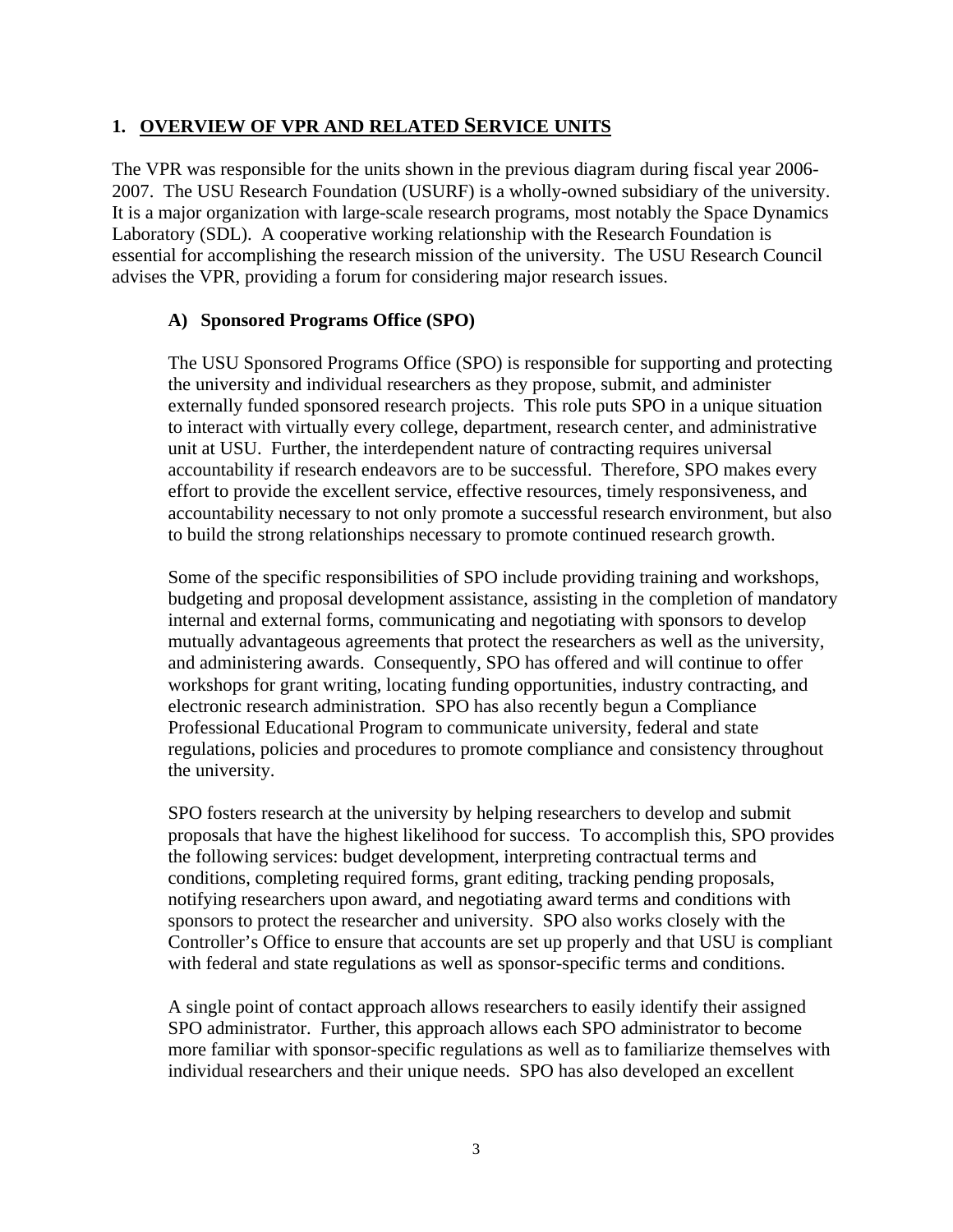working relationship with the Controller's Office creating a team approach for pre- and post-award functions that further supports research efforts.

SPO continues to update its website (http://spo.usu.edu) to enhance proposal development, provide more user-friendly interfaces, and making information more accessible and easier to locate. SPO policies and procedures are posted on the web and additional policies and procedures continue to be developed and published. Some new features and information available on the website include: guidelines for industry contracting; distinguishing between gifts, grants and contracts; export control; and resources for graduate/undergraduate students. SPO is also working on a step-by-step guide for PIs that provides information to simplify the entire grant lifecycle process (i.e. from locating funding opportunities to closeout procedures).

SPO provides monthly reports to the VPR regarding the status of research proposals and awards at Utah State University. Appendix A provides a summary of Sponsored Program Awards, FY2003 through FY2007. Appendix B compares awards by month and type of award for FY2006 and FY2007. Appendix C provides a summary of Sponsored Program Awards by Awarding Agency, FY2003 through FY2007; and Appendix D provides a summary of Sponsored Program Awards by Research Center, FY2003 through FY2007.

Note that awards in the Colleges of Agriculture, Engineering, and Science (Appendix A) were much lower in FY2005 than FY2004, mostly because USURF awards were removed from colleges and shown separately for the first time in FY2005. Note also that total awards were about \$40 M lower in FY2005 than FY2004 (\$122 M vs. \$162 M). This is largely due to the cancellation of RAMOS, the largest program at Space Dynamics Laboratory.

## **B) Environmental Health and Safety Office (EH&S)**

The EH&S Office provides expertise and guidance for compliance with federal, state, and ocal safety and health regulations, as well as current professional practices and guidelines. Its goal is to prevent injuries, illnesses, and environmental damage through the recognition, evaluation, and control of potential hazards arising from university activities. This is accomplished through services that ensure a safe and healthy environment for all students, faculty, and staff at USU and the surrounding community. Services include assisting in compliance with regulations and training university personnel and students in appropriate safety measures. General areas of focus include biological, radiological, occupational, and chemical health and safety.

The EH&S Office interacts with many governmental regulators in the course of normal business, including: Environmental Protection Agency (EPA), State of Utah-Department of Environmental Quality (DEQ), Division of Radiation Control (DRC), Occupational Safety and Health Administration (OSHA), Centers for Disease Control (CDC), and the National Institutes of Health (NIH). Many of these entities perform routine and unannounced inspections and require written programs, documented training, permits, and numerous reports of differing types that the EH&S Office completes for the university.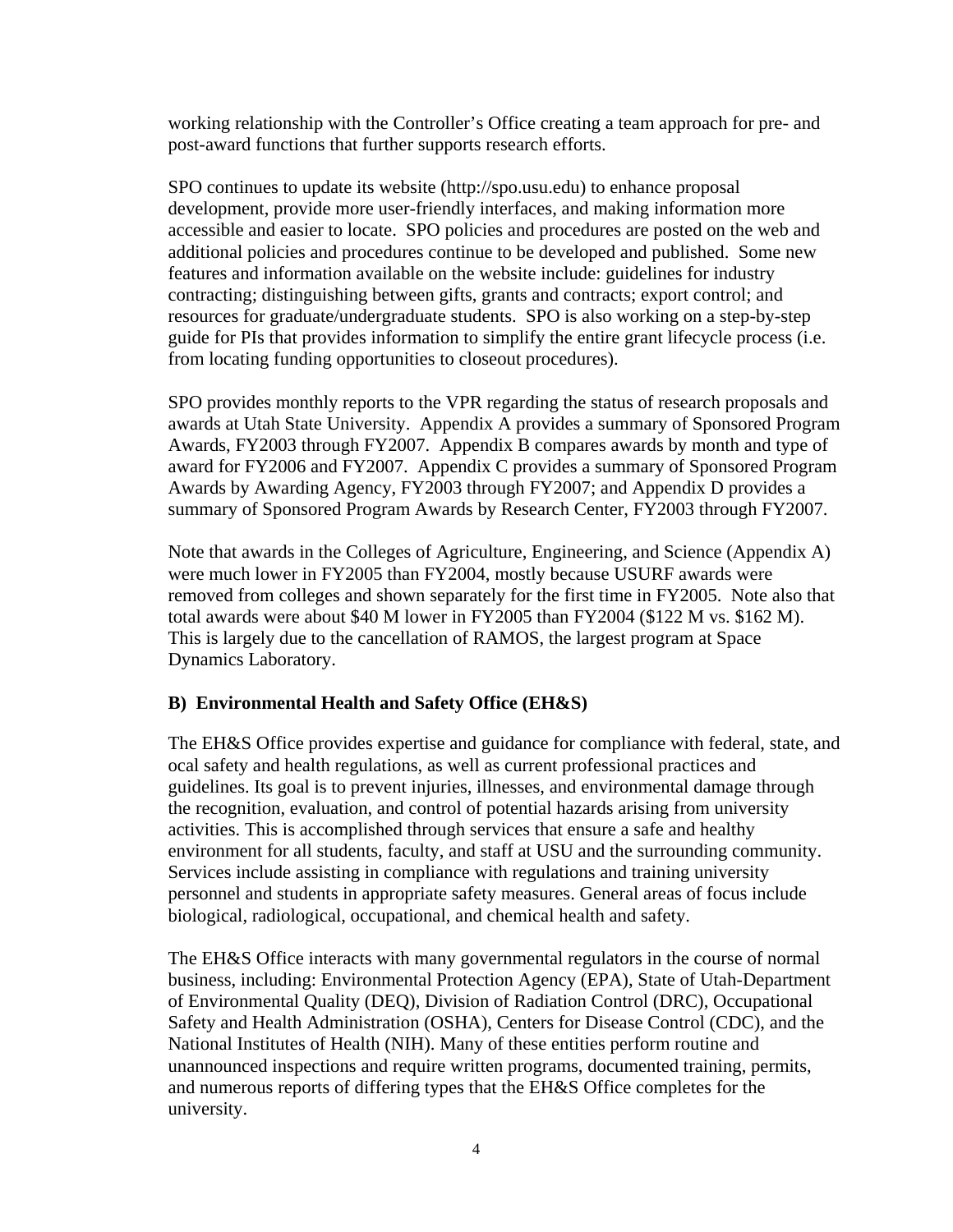Responsibilities of the EH&S program cross many traditional aspects of the campus community. In FY2007 EH&S accomplished the following:

- Transported, managed and disposed of approximately 78,430 lbs. of hazardous waste, 600 lbs. of biological waste, approximately 1,980 lbs. of radiation waste, and recycled 63,390 lbs. of hazardous materials.
- Continued application of the radioactive waste volume reduction plan that results in cost savings by reducing the amount of waste shipped off-site for disposal by 125 lbs.
- Provided safety training to approximately 1,011 faculty, staff and students in 36 courses.
- Provided Logan City Fire Department 435 pre-incident plans for campus buildings. Provided Geographical Information System (GIS) emergency response data for all academic units (100% complete), non-academic units (35% complete), and for Innovation Campus (95% complete).

### **C) Institutional Review Board (IRB)**

The IRB is charged with protecting the rights and welfare of human research participants. All research involving human participants, including unfunded research, must be reviewed in compliance with the Code of Federal Regulations. USU has a Federal Wide Assurance with the National Institutes of Health (NIH) that commits USU to comply with federal regulations governing human participants in research and which is required for Department of Health and Human Services-funded research. This Assurance is renewed every five years.

The IRB consists of volunteer members with diverse expertise to provide adequate and comprehensive review of USU research activities. Regulations require that an IRB have at least one scientist, one nonscientist, and one member not affiliated with the institution; terms of service are three years and can be renewed.

USU board members are:

- Gretchen Gimpel Peacock (Chair) Department of Psychology
- Thorana Nelson (Vice-Chair) Department of Family, Consumer, and Human Development
- Richard Albiston Prisoner Advocate
- John Allen Department of Sociology, Social Work and Anthropology
- Kim Corbin-Lewis COMDDE
- Melanie Domenech-Rodriguez Department of Psychology
- Joanna Endter-Wada Environment and Society
- Chris Fawson Department of Economics
- True Fox Administrator.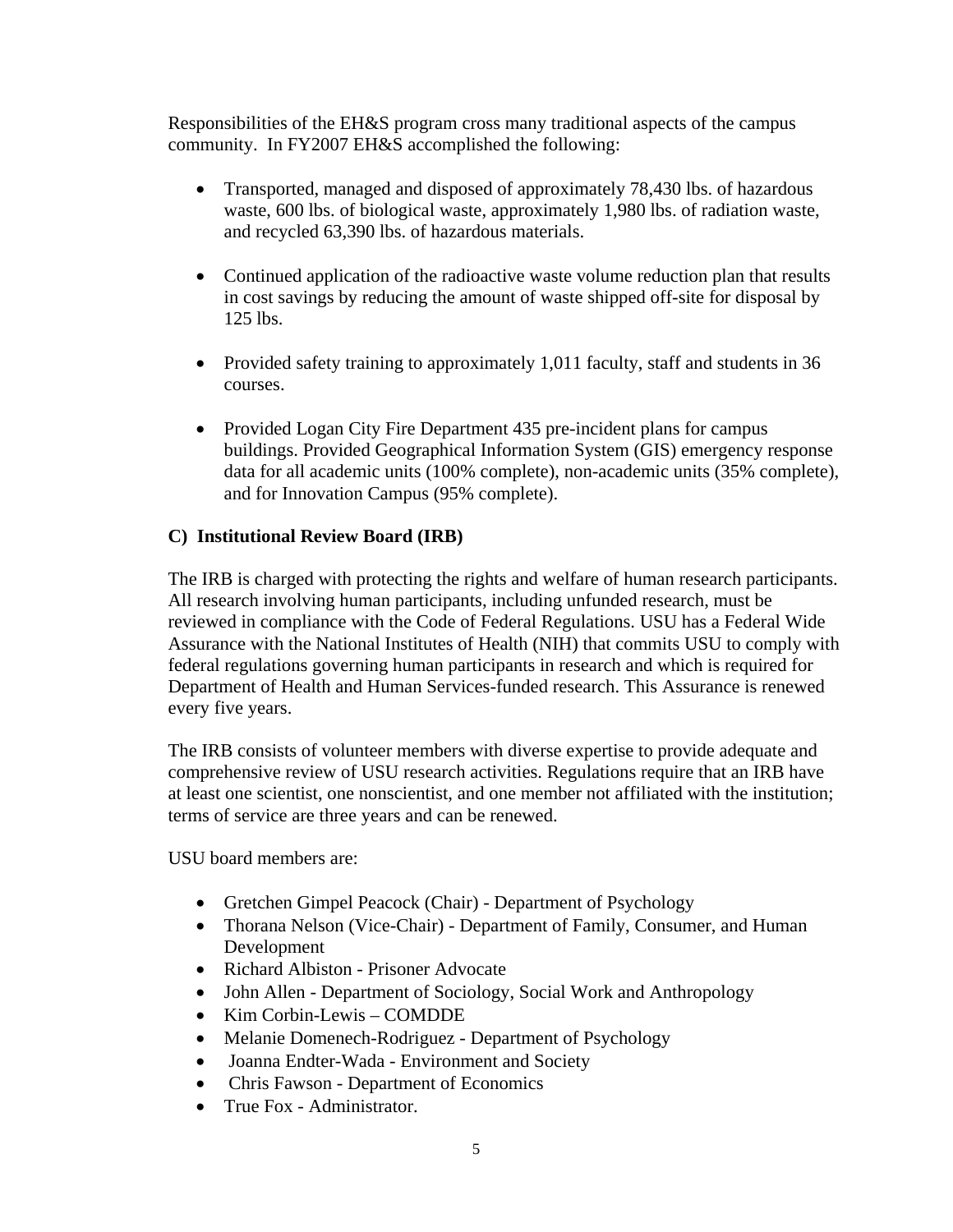- Julie Gast Department of Health, Physical Education and Recreation
- Stacey Hills Department of Business Administration
- Stuart Howell Community Representative
- Mike Monson (alternate) Community Representative
- Bob Morgan Department of Special Education and Rehabilitation
- Ron Munger Department of Nutrition and Food Sciences
- Russ Price Compliance Assistance
- Ed Redd Deputy Director of the Bear River Health Services
- Noreen Schvaneveldt Department of Nutrition and Food Sciences
- Tim Slocum (Alternate) Department of Special Education and Rehabilitation
- David Wiley Department of Instructional Technology

The IRB meets monthly to review protocol applications requiring regulatory approval. Certain research protocols do not require full board review and can be classified as "Exempt" or "Expedite." All reviews follow criteria provided in federal regulations. All on-going research projects are reviewed yearly; however, if there is more than a minimal risk, the continuation research reviews are more frequent. Any proposed change or revision to a currently approved study that affects human participants must be reviewed and approved by the IRB prior to the implementation of that change. A special Amendment/Revision document is required from the PI.

The IRB Office documents compliance with federal regulations by maintaining a database of all research protocols submitted and of actions taken by the board. Written policies and procedures congruent with federal guidelines have been instituted by the board to address procedures such as yearly continuing review, reporting of adverse events, changes in research methods and objectives, and researchers' conflict of interest. An IRB Handbook is available on the VPR website at http://irb.usu.edu/

The IRB Administrator is actively involved in implementing revised federal procedures and updating USU procedures; providing continuing education for faculty, students, and board; and helping to coordinate ethics-in-research training for researchers and IRB members. Appendix E illustrates the number of IRB research applications by types of review categories from 2003 through 2007.

## **D) Laboratory Animal Research Center (LARC)**

The primary mission of the LARC is to support university animal research, testing, and teaching by providing resources for animal procurement, housing, husbandry and care, health care, and disposal. Space is also provided for researchers to conduct short- and long-term research. The LARC staff is also a resource for expert information on the use of live animals in research and teaching. The LARC is an Association for Assessment and Accreditation of Laboratory Animal Care (AAALAC) International accredited, Public Health Service (PHS) assured, and a United States Department of Agriculture (USDA) registered animal research center.

The permanent LARC staff consists of the following: A director (A. Olsen), who is a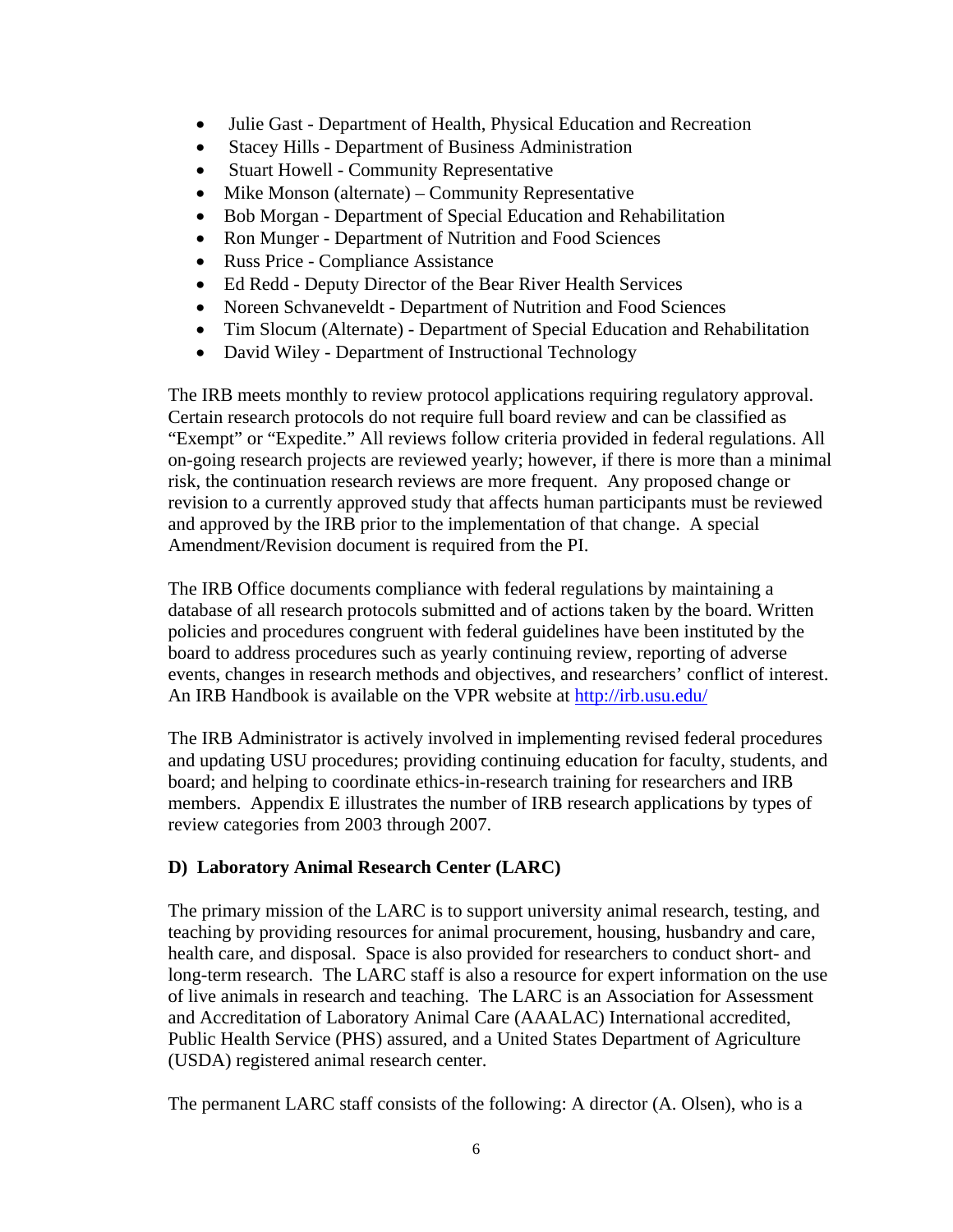Utah-licensed and USDA-accredited veterinarian and is a member of the American Association of Laboratory Animal Practitioners and the American Association of Laboratory Animal Science; a full-time supervisor (K. Udy), who is a certified Registered Laboratory Animal Technologist by the American Association of Laboratory Animal Science; a full-time secretary (B. Demler); one full-time animal caretaker (T. Lauritzen); and a part-time animal caretaker (L. Potter). There are also part-time students employed who work in the washroom and provide basic animal care. In exceptional cases, researchers provide part or all of their own animal care. The Director (Olsen), full-time supervisor (Udy) and secretary (Demler) have shared assignments with the Institutional Animal Care and Use Committee (IACUC).

Major accomplishments for FY2007:

- The USDA inspector found the LARC to be in full compliance during the annual facility inspection.
- All available animal space is occupied.
- Capital equipment upgrade continued.
- Remodeling continues to upgrade facilities for additional work in the antiviral program.

## **E) The Center for High Performance Computing (HPC)**

The HPC was established in FY2006 utilizing funds from an NSF major research instrumentation (MRI) grant and the research office. A 256-processor cluster with three different networks was purchased. Thomas Hauser (faculty member in Mechanical and Aerospace Engineering) was hired as the center's part-time director, and John Hanks was hired from USU central IT as HPC system administrator to support the efforts of the center.

Major accomplishments for FY 2007:

- Organized and hosted a national symposium entitled "Challenges & Opportunities" for High Performance Computing in Agriculture and Life Sciences." Dr. Colien Hefferan, USDA Administrator of CSREES, delivered the keynote speech with additional presentations from Cornell Theory Center, Cornell University, Arctic Region Supercomputing Center, University of Utah, Brigham Young University and Utah State University.
- Thomas Hauser organized and chairs the Utah Cyber Infrastructure Committee which includes partners from UoU, WSU, UVSC and SUU. The purpose of the committee is to promote, organize and seek funding to develop cyber infrastructure in support of research and collaboration in Utah and beyond.
- The HPC completed a visualization and access grid laboratory to provide faculty and students with resources for high-resolution visualization, remote collaboration through the Access Grid, and three-dimensional visualization. In addition, high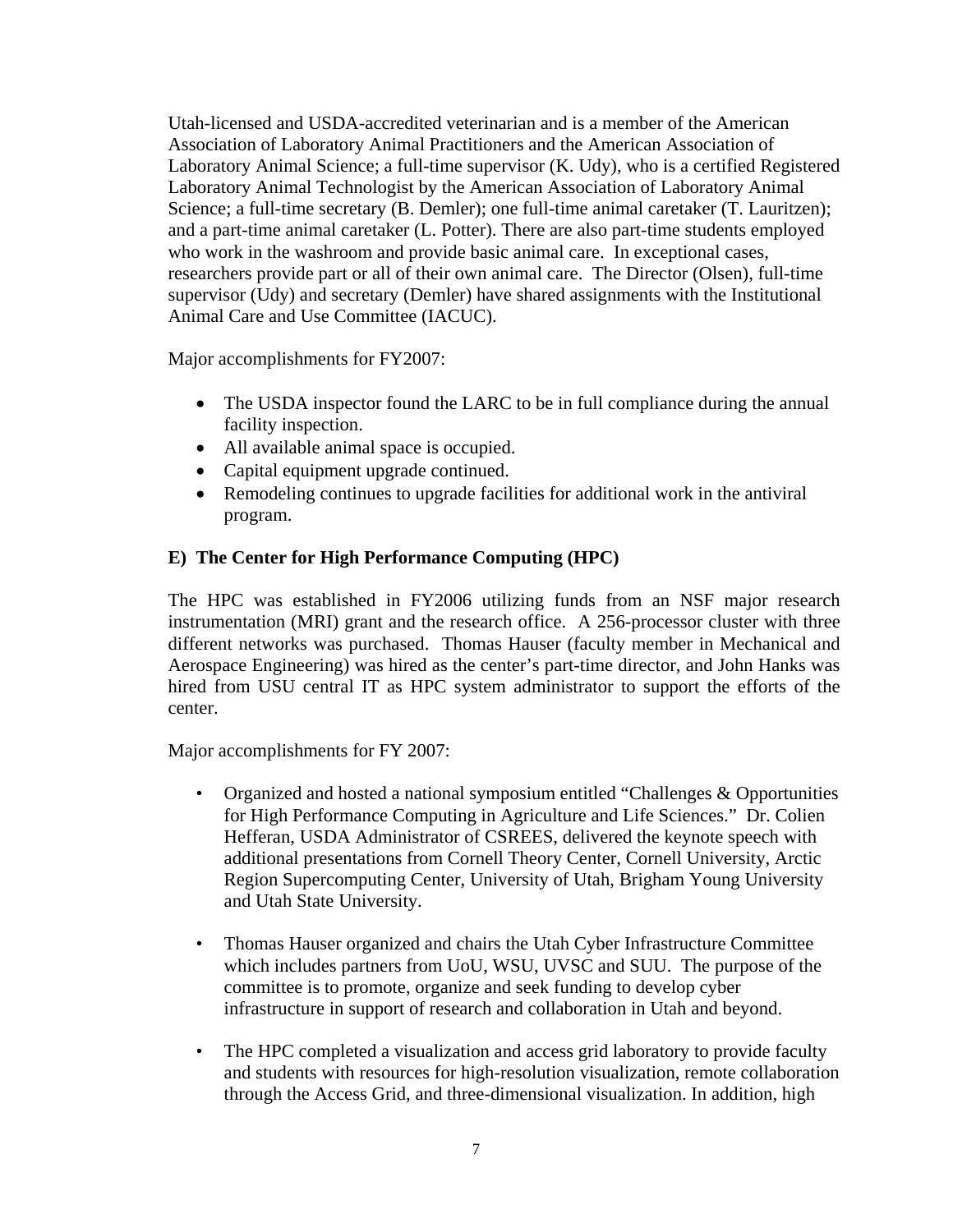end workstations are available for faculty and students for data analysis, and pre- /post-processing.

- The HPC increased its disk storage capacity to about 10 TB.
- The HPC is available to set up supercomputers for any USU faculty or department within about three working days, and to fully integrate it to all other USU HPC resources.

### **F) Office of International Program Development (OIPD)**

The Office of International Program Development was transferred to the Research Office from the Provost's Office to strengthen USU research efforts in the international arena. OIPD was actively involved in a variety of faculty-led international projects and activities during the last fiscal year. Among them are:

Iraq Agricultural Extension Revitalization Project (IAER) (USDA; \$5.3 million) This project involves training Iraqi professionals in Jordan and Egypt and has been well received by the participants. USU is leading the Water Resources and Irrigation component of this project, in partnership with Texas A&M University (Lead), UC-Davis, Washington State University and New Mexico State University.

Presidential Scholars Program (Dominican Republic; Phase IV: \$9.7 million, Phase V: \$7.7 million) The Office of International Program Development (OIPD) prepared the agreement documents for Phase IV and carried out negotiations during January 2007 in Santo Domingo, in close coordination with the Provost's Office, which has responsibility for the Program. OIPD is also in discussions with the DR government about possible student programs in biotechnology and instructional technology.

Strengthening Water Users' Association (Armenia) USU submitted a bid on a project to be funded by the Government of Armenia and the Millennial Challenge Corporation of the U.S. USU submitted a formal Expression of Interest in November 2006 and was invited to submit a full proposal in FY2008.

## **2. OVERVIEW OF VPSVED AND RELATED STRATEGIC UNITS**

In July 2006, President Albrecht hired Ned M. Weinshenker (Ph.D. in organic chemistry) as the Vice President for Strategic Ventures and Economic Development. Ned has broad experience in the start-up and development of multiple companies in the pharmaceutical industry, along with seven years as a venture capitalist.

The mission of Strategic Ventures and Economic Development is to enhance university-driven economic development by coordinating three important initiatives: The Technology Commercialization Office, the Innovation Campus, and the Utah Science Technology and Research Initiative (USTAR). Combining these three functions under a single management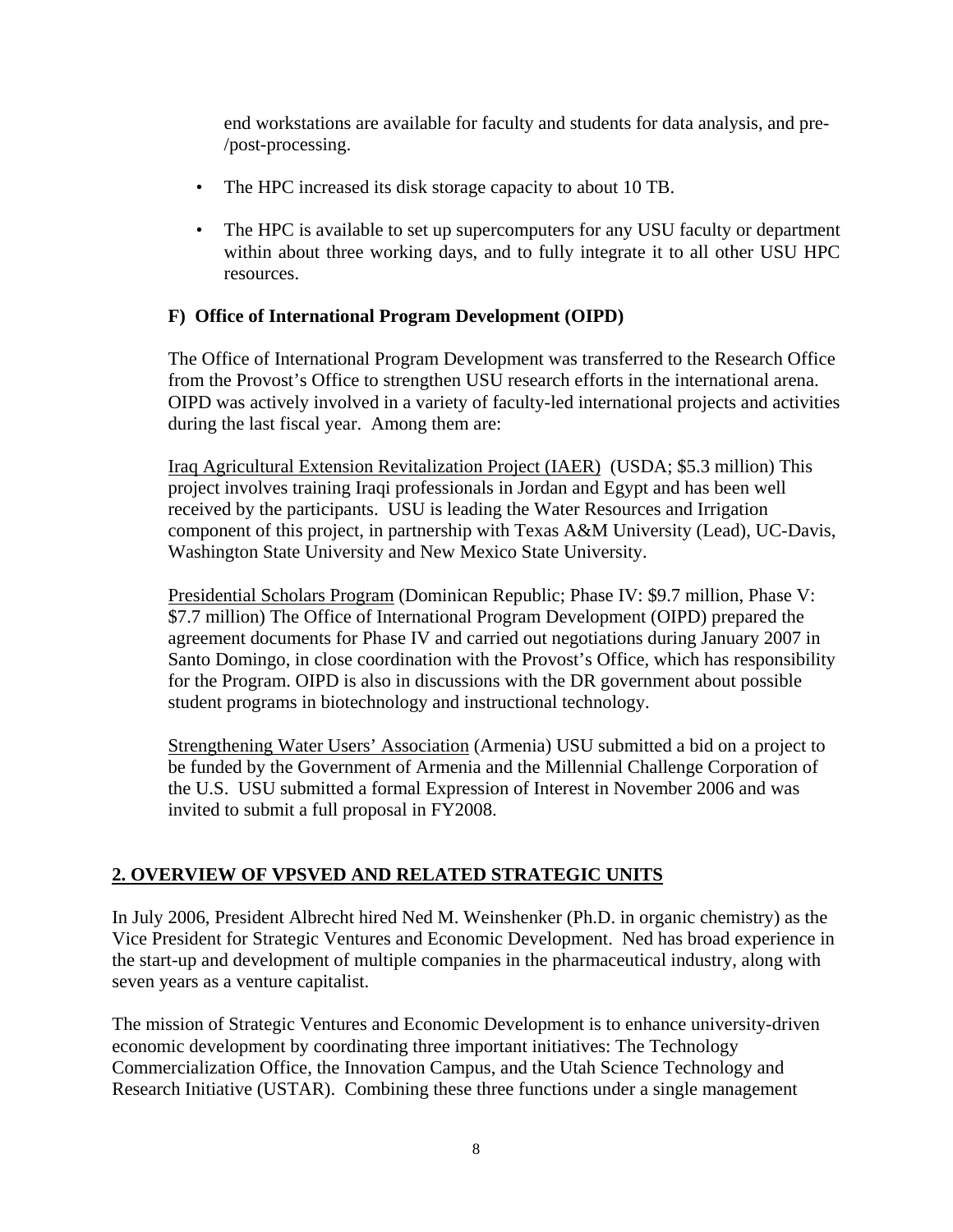umbrella allows for a streamlined process to support the evolution of research to patent to spinout companies or licenses to existing companies.



## **A) INNOVATION CAMPUS (IC)**

The Innovation Campus is an effective working environment to conduct knowledge-based research for state-of-the-art technology enterprises, research institutes and laboratories. The Innovation Campus fosters partnerships between the University, business, government and the community, thus enhancing research opportunities and technological development. Tenants at the Innovation Campus have access to the expertise and services of USU's research faculty and graduate students.

Although Space Dynamics Laboratory has constructed new buildings in the recent past, no new developer-owned buildings have been constructed for several years. The IC, however, continues to grow with granted rights to expand from 38 acres to 150 acres as the Agricultural Experiment Station moves to another Cache Valley location. Therefore, a plan has been initiated to begin attracting more interest in the IC. Significant additional development is expected during calendar year 2008.

The USTAR initiative also called for the construction of a research building of at least 100,000 SF that will be placed in the IC. As part of the plan, USU had to contribute \$10M to the \$60M from USTAR. A decision was made to make an existing building an in-kind donation for our match. This provided immediate space for USTAR teams and initiated the planning process for the new USTAR building. The total USTAR building space is expected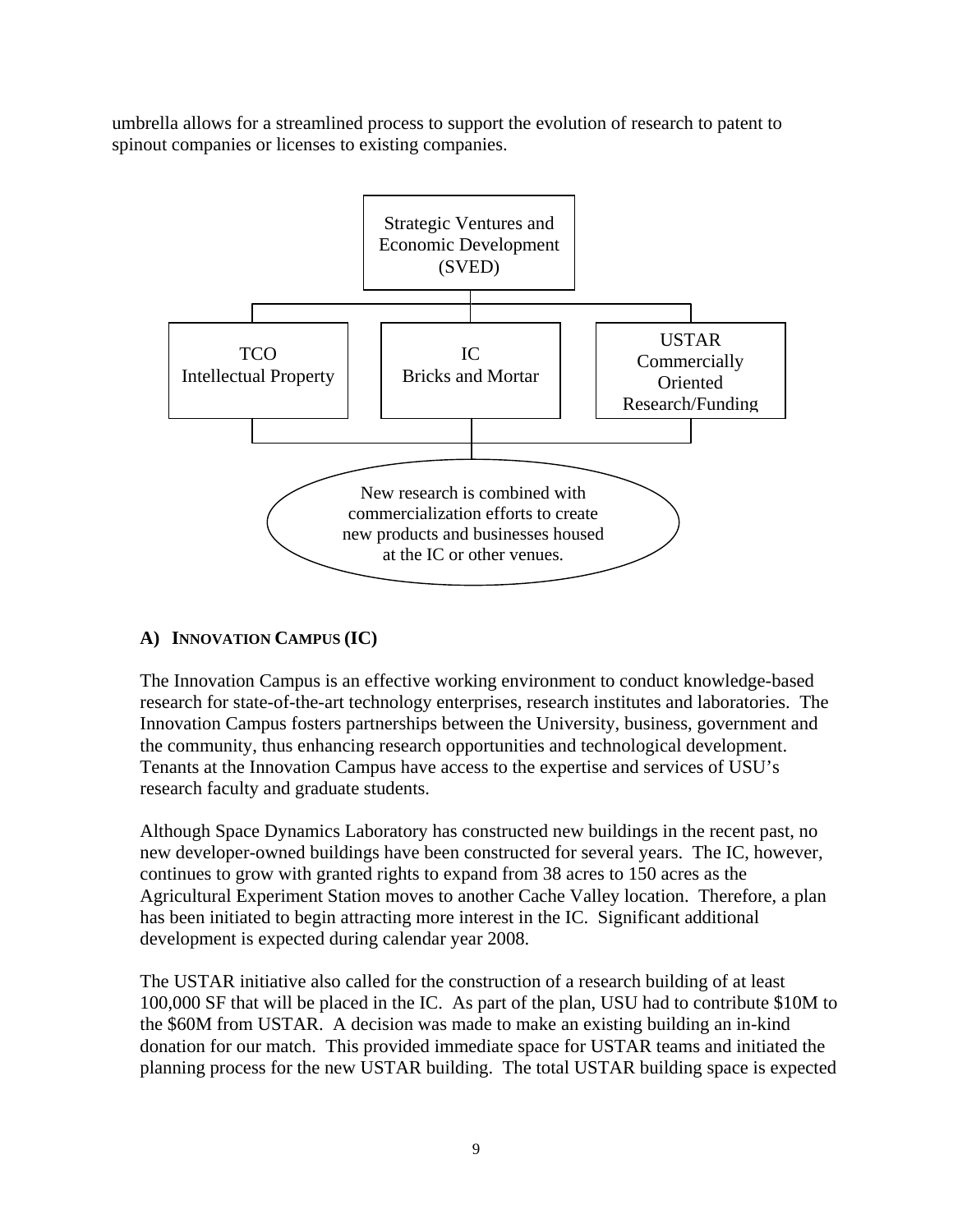to be in excess of 125,000 SF and will be part of a 10-acre portion of the IC set aside for USU use.

As USU commercializes new research and technology, new companies will be created and grown, adjacent to and within the expanding Innovation Campus.

## **B) TECHNOLOGY COMMERCIALIZATION OFFICE (TCO)**

The TCO complements the instructional and research activities of USU and expands the University's impact on society by commercializing technologies developed at USU. Once technologies are commercialized for public use and benefit, they provide additional income to the University and its partners.

Translating university research into commercial products and services is a multi-step process that requires a major transition from a research environment to a commercial business environment. The key to managing this process is having tech-savvy business people who can bridge this "commercialization chasm." The technology commercialization process also requires three keys for success: a robust technology addressing clearly defined needs, knowledgeable business people, and financing of early stage ventures.

TCO strives to extract the fair market value of intellectual property by using the best business practices for the benefit of the inventor, USU, the Research Foundation, and the community. By effectively commercializing technology, the TCO provides additional revenue to USU, its departments, faculty, and staff. These activities also create potential for local job creation through formation of new businesses. Each TCO staff member combines business experience with a strong science and technology understanding. The TCO is committed to serving the interests of technologists, companies, and USU. Appendix F illustrates TCO accomplishments in FY2007, which are highlighted below:

- Increased license revenue to \$573,000 from \$500,000 in FY2006.
- Executed eight licenses.
- Increased invention disclosures to 62 from 54 in FY2006.
- Filed 29 patents  $-11$  of which were new technology
- Helped to create new "spin-out" companies:

S2 – creating three-dimensional images for e-commerce and other applications Dynamic Screening Solutions – providing cost-effective and user-friendly interfaces for multi-agency computer input RAD – developing techniques to identify and localize radioactive material

## **C) UTAH SCIENCE TECHNOLOGY AND RESEARCH INITIATIVE (USTAR)**

USTAR is designed to increase the flow of university-driven economic development. This will benefit not only the University, but the entire state of Utah through the accelerated growth of new businesses and industries in Utah, which will create high-paying jobs and increase tax revenue.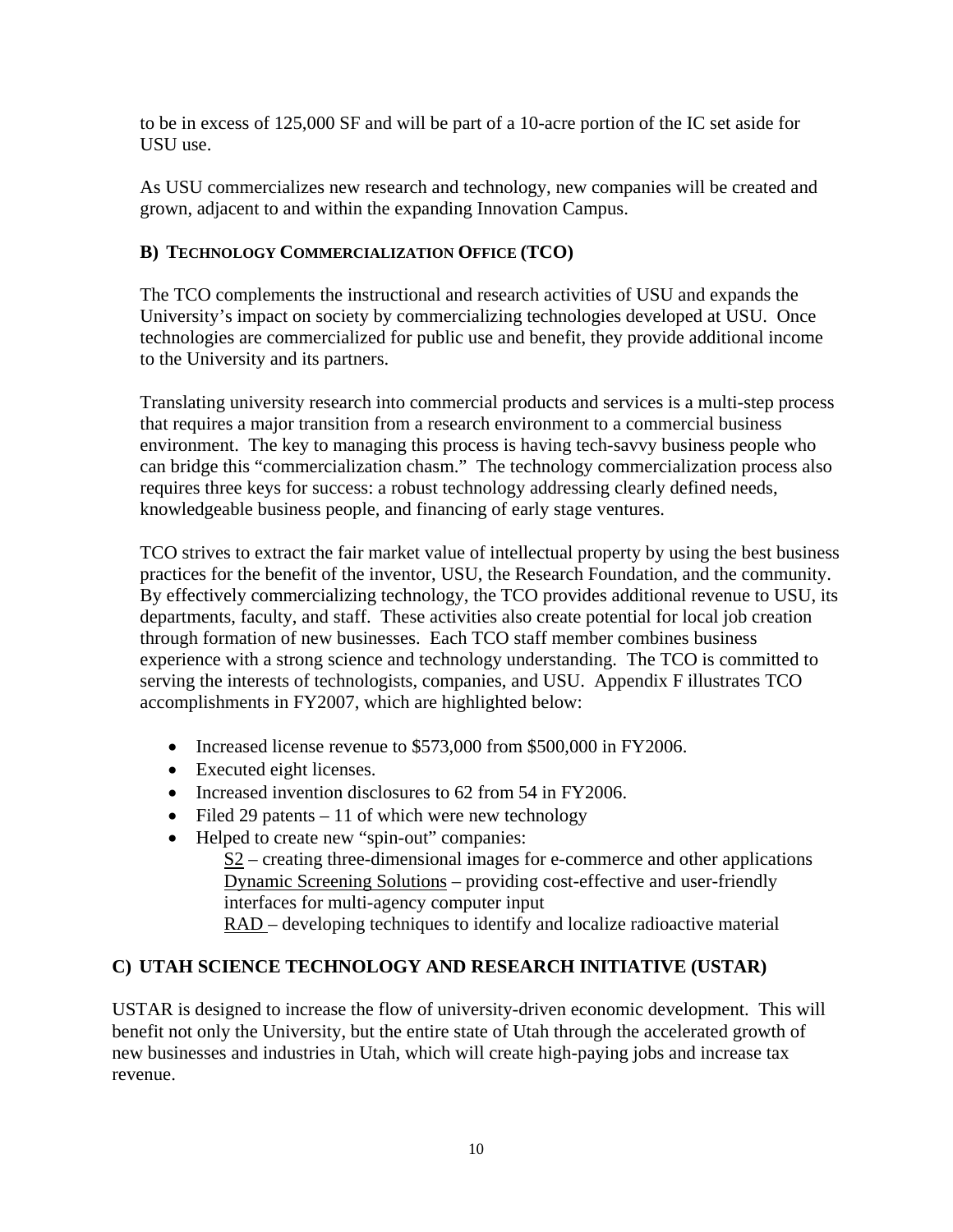Research focus areas are recommended by Utah State and approved by the USTAR Governing Authority as those areas most likely to create a large return on investment. At USU, three programs have been identified and funded: The Sustainable Energy Research Center (SERC), the Center for Active Sensing & Imaging (CASI), and the Center for Advanced Nutrition (CAN), with others currently in planning stages.

USTAR funding is to be used (a) to hire new faculty who are entrepreneurial and commerciallyoriented to operate synergistically with existing expertise at USU; (b) to build state-of-the art facilities to house the research; (c) provide outreach to USTAR constituents. USTAR accomplishments for FY2007 include:

- 1) Current USTAR hires are:
	- David York Center for Advanced Nutrition
	- David Ward Center for Advanced Nutrition
	- Michael Lefevre Center for Advanced Nutrition
	- Allen Howard Center for Active Sensing & Imaging
	- Sridhar Viamajala Sustainable Energy Research Center
	- Jeff Muhs Sustainable Energy Research Center
- 2) Programming for the new USTAR building at USU was completed in December 2007, and interviews for contractor and design teams will take place in early 2008.
- 3) Creating outreach, not only from entrepreneurs to university researchers, but also from researchers to the entrepreneurs by fostering as much university-driven economic development as possible.

## **3. RESEARCH COUNCIL MEMBERSHIP AND FUNCTIONS**

The Research Council provides advice and recommendations to the Vice President for Research. Additionally, members of the Council provide direct and important channels of communication between researchers and those who make decisions affecting research at USU. Members of the Research Council are college deans or their representatives, and selected center/lab directors as specified by the University code of policies and procedures. Appendix G is a current membership list of the University Research Council. This group meets about once a month to discuss and make recommendations on research issues.

The following is a summary of major issues addressed by USU's Research Council in FY2007:

## Grant Administration and Management System (GAMS) Update

GAMS software was purchased in 2005 with the expectation that it would improve the process of submitting proposals, managing awards, streamline processes between departments, and assist USU departments in the processing of grants. In the summer of 2007, however, the Sponsored Programs Office and the V.P. Research determined that GAMS would not enhance the proposal submission process as promised without significant work around by the university. The software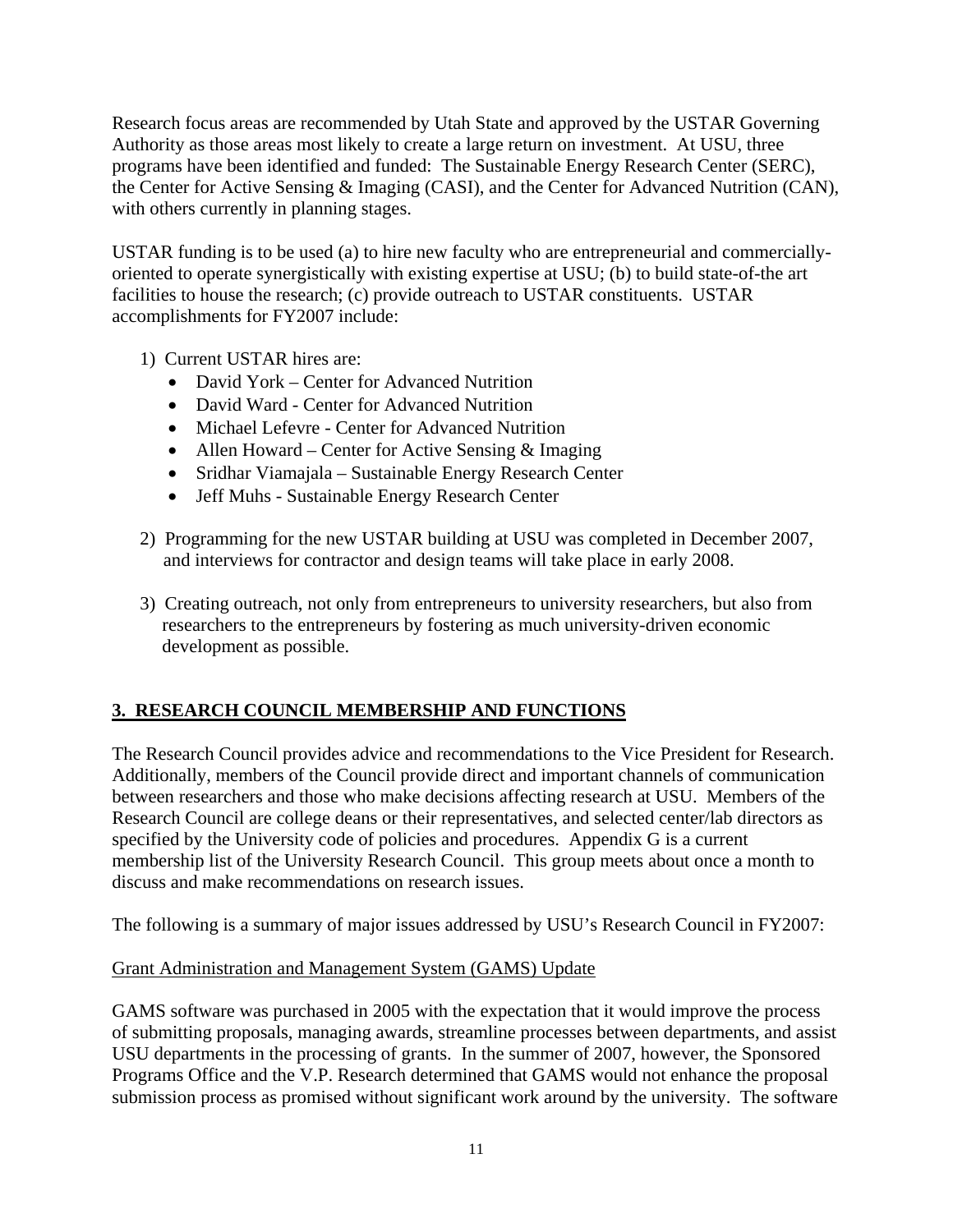was NIH agency specific, and would not effectively or efficiently meet USU's broader requirements. The implementation process was suspended.

The Research Office contracted with the Research Foundation to revise Contract Administration and Management Software (CAMS) for proposal tracking.

### International Program Development Update

USU's global emphasis increased in recent years, specifically with regards to biotech projects and a diversification in both research and education. This focus includes water resources (irrigation), arid land agriculture, and natural resource management in Iran, Bolivia, Africa, and the Dominican Republic. USU partnered with the government of the Dominican Republic to offer a master's program in public policy, government employee training, and instructional technology. Growth of these globalization opportunities will result in future partnerships worldwide.

### Grant Development Workshops

David Paul, Director of Sponsored Programs, provided the Research Council with a summary of faculty workshops scheduled for 2007/2008. These workshops have focused on grant writing specific to NIH, USDA and other agencies and will include topics such as funding mechanisms, training on required forms, and agency-specific expertise. Other workshops focus on SPINS training, and grant workshops tailored to fit the needs of a given department and/or college unit.

## TCO, Patents & USTAR Update

Ned Weinshenker was introduced to Research Council. He gave an overview of the TCO team, current projects and patents in process and activities in process with the USTAR initiative.

#### Banner Concerns

Many participants of Research Council expressed concern relative to the "decentralization" steps that have been implemented as a result of Banner. As an example, departments are required to print out their own monthly reports (a very time consuming process), which has resulted in extensive resource problems within units. In some cases, the challenges and barriers with Banner have increased, and the Council agreed that implementation of more changes in Banner should be slowed down until current issues are resolved.

#### High Performance Computing (HPC) Faculty Interface

Thomas Hauser, Director of the HPC, distributed an overview of HPC related proposals submitted to external funding agencies along with a summary of planned projects for the upcoming year. Dr. Hauser noted that HPC was a valuable research tool not only for research in engineering, but also research in the sciences.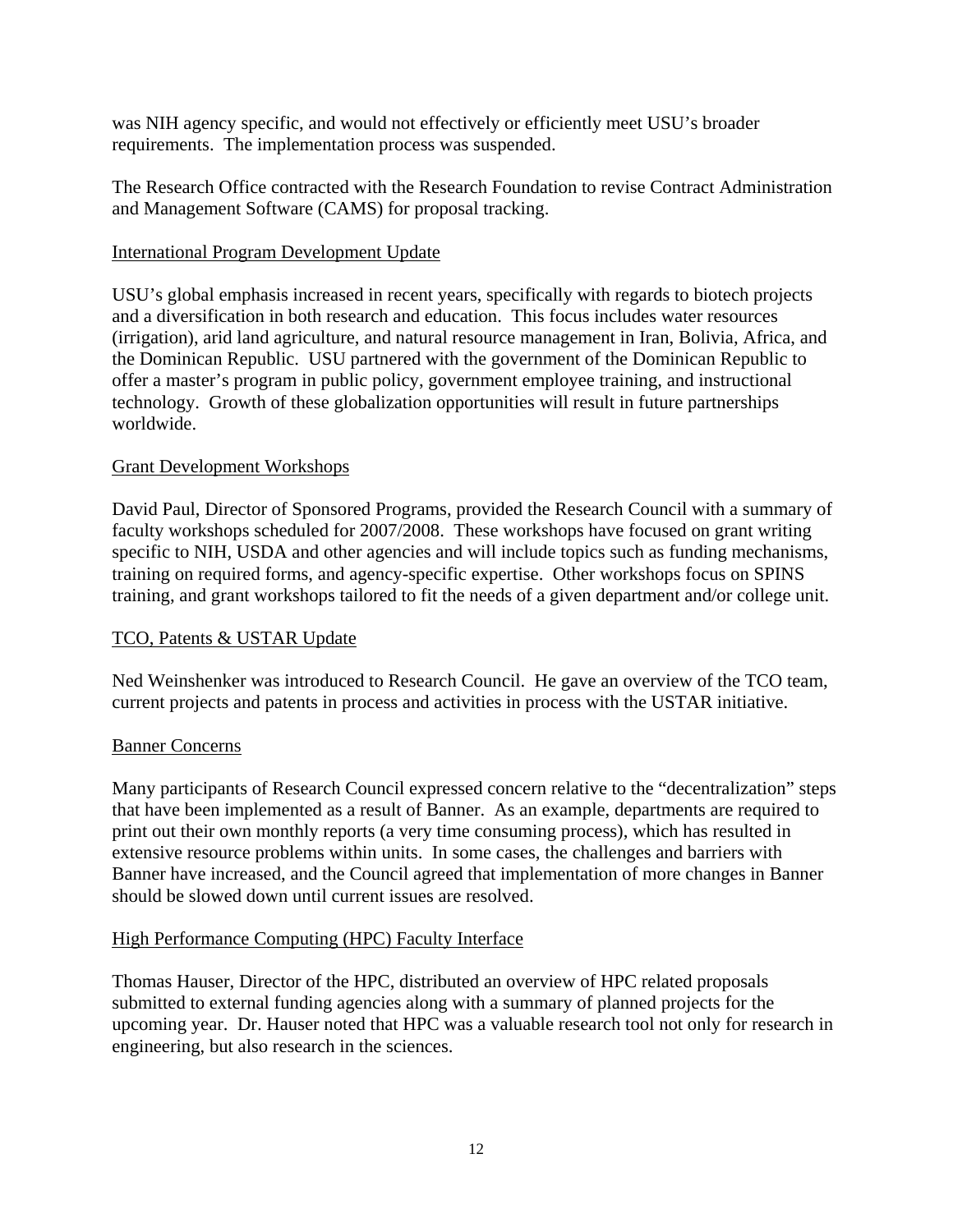## ASUSU Academic Opportunity Fund (AOF)

Representatives from ASUSU (Michelle Lundberg and Brittany Webb) presented historical information to Research Council about AOF's funding support to students. They shared their concern regarding the depletion of ASU's FY2007 funds at a faster pace than previous years. They wanted each college to be aware of this limitation should additional student support be requested.

## Graduate Student Health Insurance

Concern was raised at Research Council that USU is at a disadvantage when recruiting graduate students because many of our peer institutions offer their graduate students subsidized health insurance. Dean Byron Burnham was asked to research the pros and cons of implementing a similar program at USU. He was asked to gather data regarding costs associated with implementing this benefit and report back to the Research and Dean's Councils. He was asked to involve Controllers' Office in the process to ensure that the program would be correctly implemented at USU.

Data collection took place between October 2006 and March 2007. Throughout these months, Dean Burnham kept Research Council informed of his findings and presented a comparison of student insurance programs implemented at USU's peer institutions.

At the April 26th meeting, Dean Burnham distributed an information packet for the Research Council's review and consideration. The Council was also provided with the following summary:

- USU supports approximately 900 graduate assistants from various funding sources.
- Data included a chart showing how many assistants fall into the three main funding types: 1) State appropriations, 2) Research, and 3) Self-Funded, according to the "Fund Title" category, i.e. State E&G, State Line Item Appropriations, Overhead, Contracts & Grants, Federal Appropriations, Service Enterprises, Unrestricted, Restricted and General Accounts.
- Of the total, 52% of USU graduate assistants are supported by funds external to the university, with 48% supported by internal university funds.

The projected financial impact to each college was detailed along with a separate chart showing the number of assistantships, scholarships, and fellowships by fund code. Dean Burnham noted other issues needing further review include: 1) how to pay for fellowships, 2) implementation time frame, 3) eligibility requirement, 4) funding model considerations and sustainability of this benefit in subsequent years.

## Status of FY2007 Congressional Requests

David Lee submitted USU's congressional requests on March 8<sup>th</sup>, 2007. In April, David traveled to USU to meet with every P.I. who had a congressional funding request in FY06. Research Council was updated on the status of USU's congressional requests for FY2007 as Congress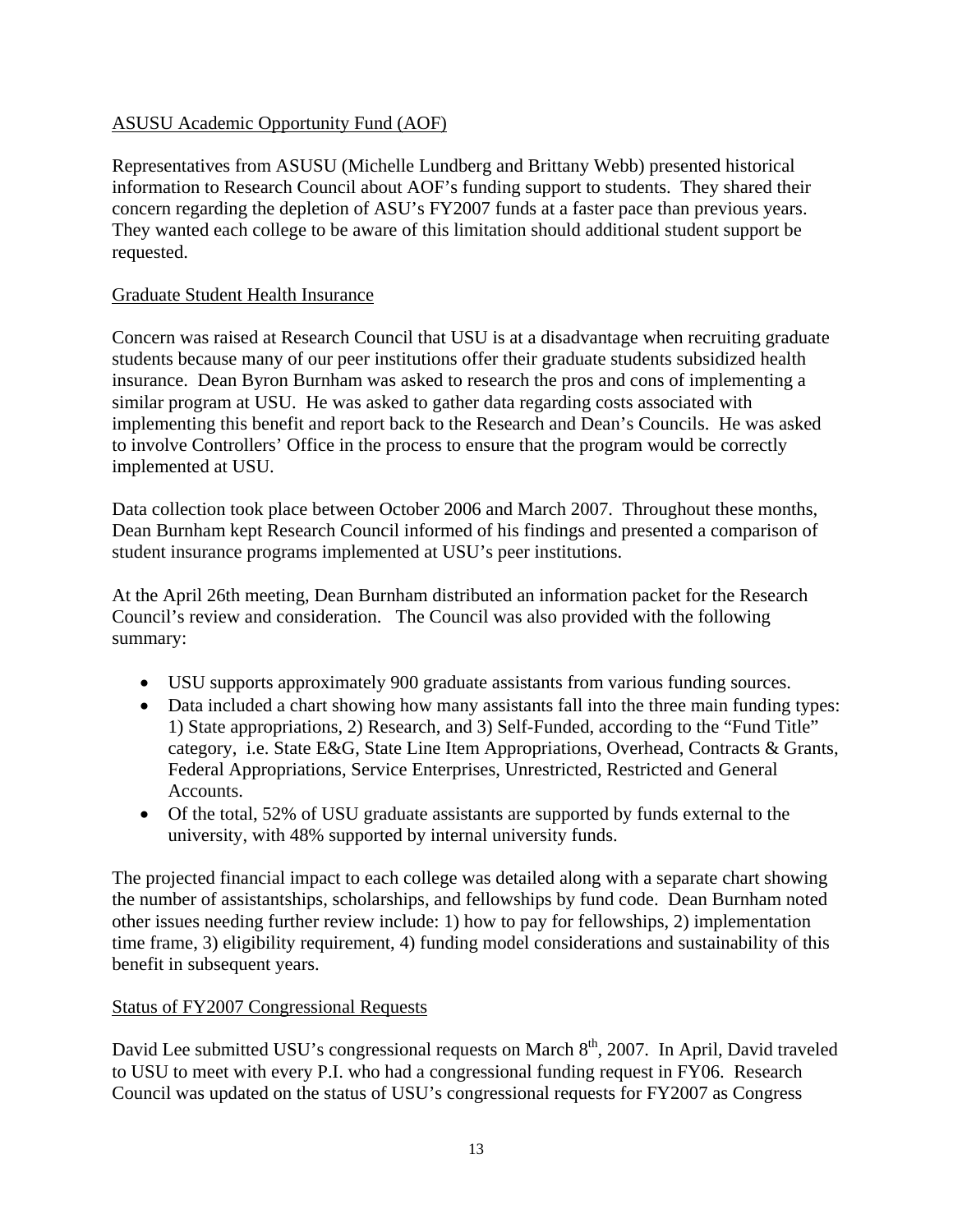continued to sort out new directions, priorities, and relations within the administration. Uncertainties exist with the Continuing Resolution (CR) outlined by Congress, and Dr. Miller relayed that the CR will likely continue to the end of FY2007.

Based on the CR, the Research Office continues to monitor projects in order to maximize and capture funds that were designated for projects at the agency budget level from FY06-FY07. In some cases this has not been possible as Congress put funds into formula funding allocations that impact the overall budget amount and likewise dramatically impacted USU.

#### Vision for Growing Research at USU

Brent Miller introduced a goal to Research Council to increase the volume and competitiveness of USU research by 10-25%. Strategies included the following: 1) improving grant proposal development, 2) enhancing faculty seed grants and implementing new seed grants, 3) increasing support for student research, 4) increasing support for post doc and research faculty hires.

Jeff Broadbent introduced two new seed grant programs for review and consideration: 1) Seed Program to Advance Research Collaboration (SPARC), and Grant-Writing Experience through Mentorship. He noted that the intent of these programs is to increase sponsored research awards and to increase awards from funding agencies that allow USU to more fully recover its indirect costs. He noted that the purpose of SPARC will be to provide funding of up to \$35,000 to catalyze development of large interdisciplinary research teams and projects that involve scholarly activities in more than one department, college, or institution. GEM will provide funding of up to \$5,000 to enhance the professional development of junior faculty through oneon-one research and grant-writing interaction with successful senior faculty. The overall goal is to help junior faculty through the process of preparing a grant proposal as well as growing research at USU. Implementation is targeted before July 1, 2008.

#### Strategies for Growing Research

A committee, chaired by Associated V.P. for Research Jeff Broadbent, was formed in March 2007 to recommend initiatives that the Research Office could implement and grow sponsored research by 10-25%. The Committee's mission was: "Identify the best practices for USU to achieve 10-25% growth in research." Representation from all colleges, SDL/USURF, and Center for Person with Disabilities (CPD) was requested. The committee included:

Jeff Broadbent, VPR Office Lisa Berreau, Science Kelli Cargile-Cook, HASS Steve Hansen, SDL/USURF Yong Seog Kim, Business Brandon Muramatso, Education Jim MacMahon, Natural Resources/Ecology Center Mac McKee, Utah Water Research Lab/Engineering Russ Price, USU Research Integrity & Compliance Cynthia Rowland, CPD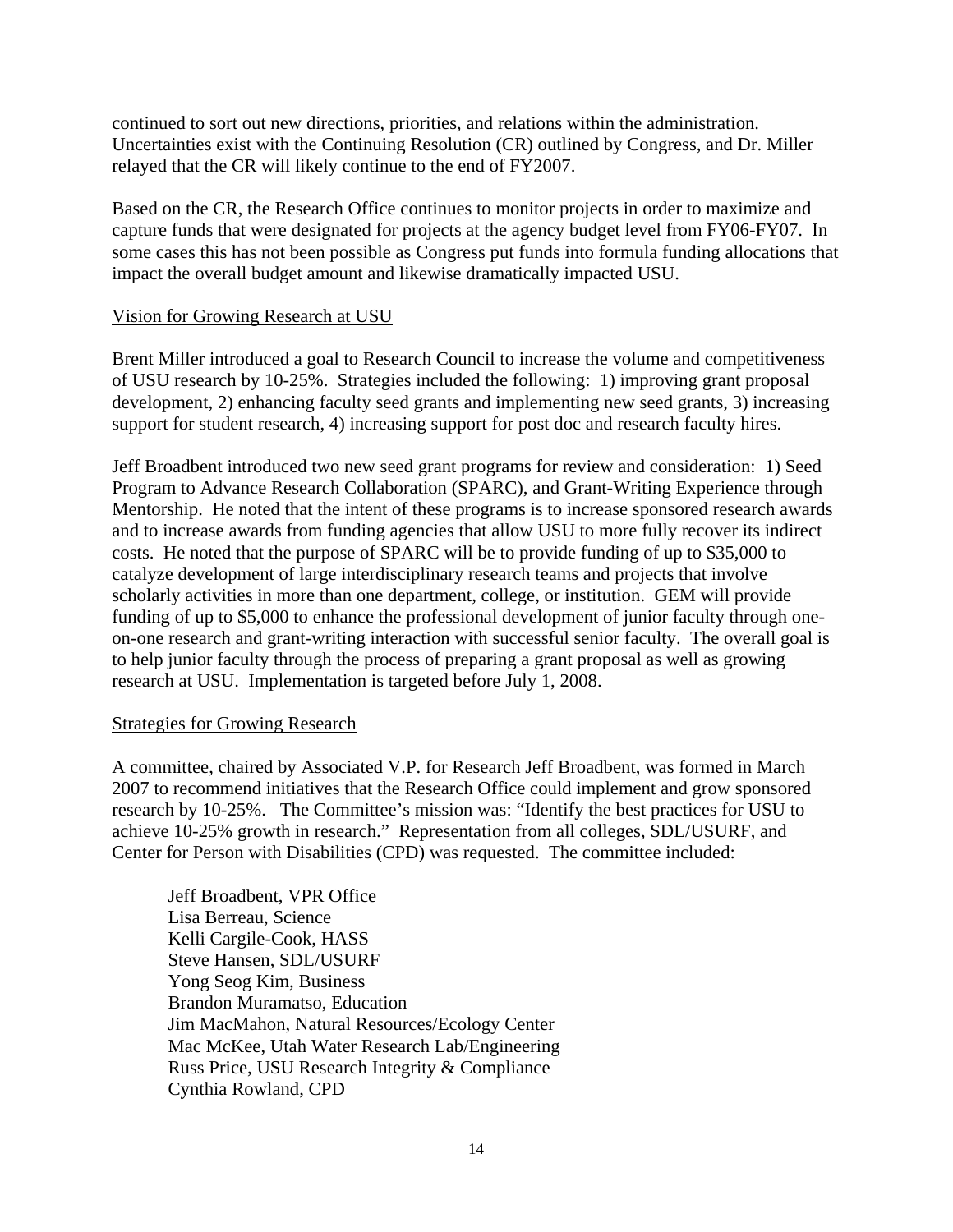Lorraine Walker, Research Office Senior Business Officer Bart Weimer, Ag/ICIB

## Presentation by SDL/USURF on Proposal Development Process

Yvonne Polak and Audrey Tablon (members of SDL's proposal development team) presented an overview of SDL/USURF's proposal and grant writing process to Research Council. The goal is to integrate some of these same concepts on campus to grow research.

## Accreditation Activities

A site visit from the Association for the Assessment and Accreditation of Laboratory Animal Care (AAALAC) took place on March  $12<sup>th</sup>$ . A recap of this visit was relayed at Research Council by Aaron Olsen. The visit went extremely well with a few minor recommendations noted. USU was notified in June 2007 that its AAALAC accreditation was continued.

Application for accreditation by the association for the Accreditation of Human Research Protection Programs (AAHRPP) is also underway. A self-assessment team was created to strengthen USU's institutional capabilities. A policy has been written to implement procedures and the application will be formally submitted to AAHRPP early in 2008. A site visit will then be scheduled sometime this fall.

## Guest Research Council Presentations in FY2007

The following faculty presented a summary of their research to the Research Council:

- October: Assessing the Biological Integrity of the Nation's Streams and Rivers (Charles Hawkins, Watershed Sciences)
- November: Biofuels Research at USU (Lance Seefeldt, Chemistry & Biochemistry) January: Cache Valley 2030 ~ The Future Explored (Richard Toth, Environment & Society)
- February: The Lost Boys of Sudan (Michael Sweeney, Journalism & Communications)
- March: Underground Wireless Sensor Network Communication (Nathan Jack, Undergrad Student/USTAR)
- April: Institute for Dam Safety Risk Management (David Bowles, UWRL)

## Time & Effort Reporting (Policy Review)

A draft of a proposed Time & Effort policy was presented to Research Council in April. The general consensus is the policy is necessary to comply with OMB Circular A21; however, further clarification and additional revisions could be made to improve the policy's effectiveness at USU. Research Council approved the draft, but noted the importance of refining the document further with additional revisions.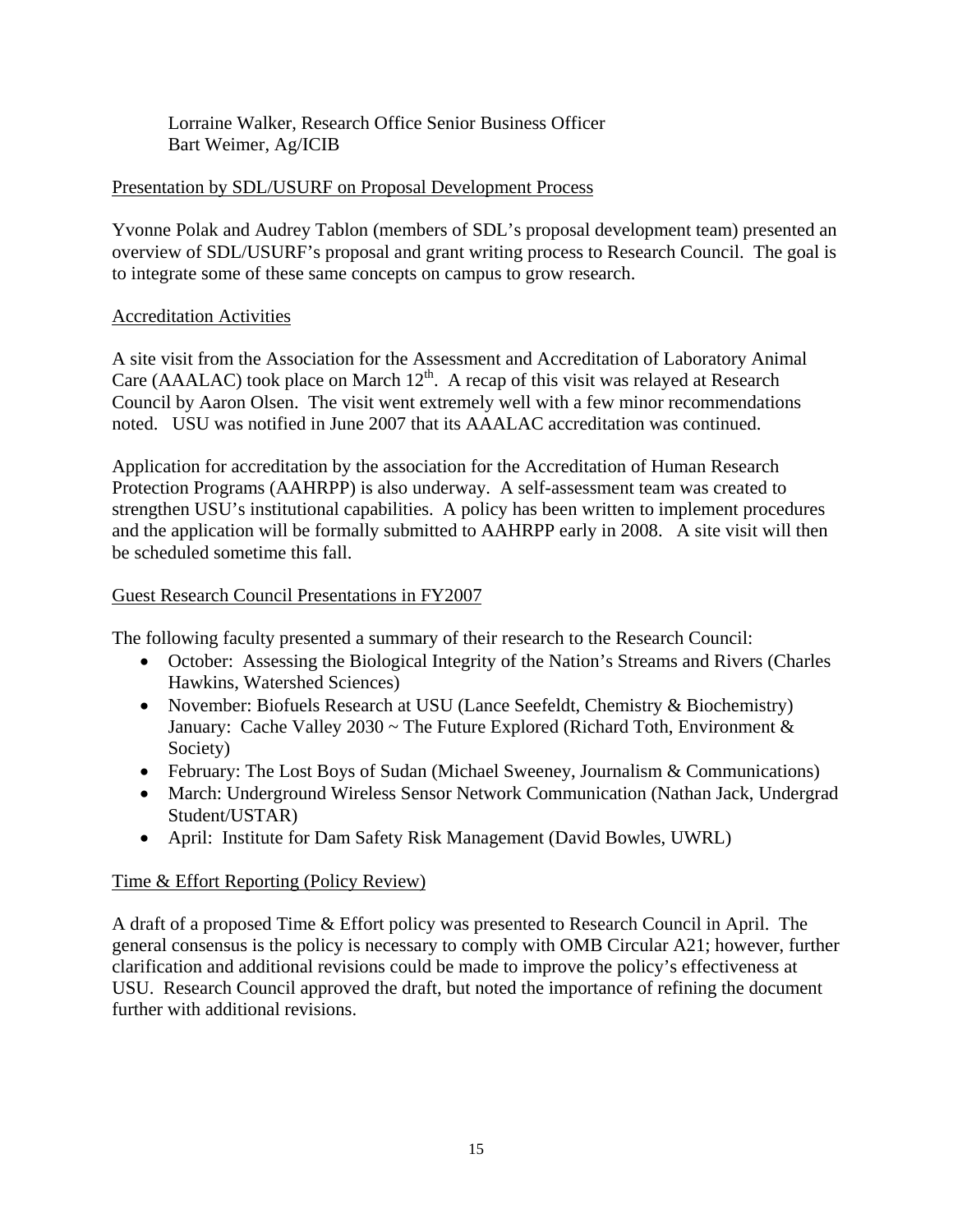### **4. USE OF FACILITIES AND ADMINISTRATION FUNDS AT USU, FY2006-2007**

Facilities and Administrative (F&A) costs are the shared indirect or overhead costs of doing research. The federal government audits actual F&A costs and establishes a rate that the university seeks to recover from sponsors. Recovered F&A funds are used to pay actual indirect costs of research and to stimulate and expand research opportunities.

Appendix H is a report compiled by the Controller's Office that summarizes the amount of F&A generated in FY2006-07 by department; 30% returned to the cost center; and allocations of the 70% held centrally in the VPR.

### **5. SELECTED RESEARCH ISSUES AT USU**

In addition to those items discussed in Research Council, listed below are selected initiatives that the VPR continues to refine in FY2006-2007:

### • **National Center for Hearing Assessment and Management (NCHAM)**

The VPR continued a third and final year of funding to NCHAM that enabled recruitment of two senior scientists to come to USU. Hiring these faculty significantly expanded NCHAM's capability to secure extramurally-funded research related to identification of, and services for, children with permanent hearing loss.

#### • **Research Activities for Undergraduate Students**

Support was provided to 45 undergraduates through the Undergraduate Research and Creative Opportunities Grant Program in FY2007. The URCO Program is one of the oldest in the nation and has funded 500 undergraduates since its inception in 1975. In its 7th annual outing, the Research on Capitol Hill event, designed to illuminate the effect of a research university on undergraduate education, featured 42 Utah State students and a similar number from the University of Utah. In the first-ever Utah Conference on Undergraduate Research (UCUR) co-chaired by Utah State and the University of Utah and hosted on the latter's campus, almost 300 students from practically every institution of higher education in the state participated in presenting their research, scholarship, and creative activity. Twelve USU students were accepted to present at the National Conference on Undergraduate Research (NCUR) held in San Francisco in April, 2007. The Undergraduate Research Program was honored in late April with the Robins Achievement of the Year Award. Associate Vice President Kinkead, who oversees the program, had a chapter published in the Council on Undergraduate Research's new volume, *Developing & Sustaining a Research-Supportive Curriculum*. She also presented with her UCUR colleagues at NCUR Faculty-Administrative session and the AAC&U special conference on Undergraduate Research. In January, 2007, she was an invited speaker to AAC&U's national conference and spoke on Undergraduate Research in the Arts and Humanities. The signature program of undergraduate research, the University Undergraduate Research Fellows, chose its fourth cohort in March at Scholars Day.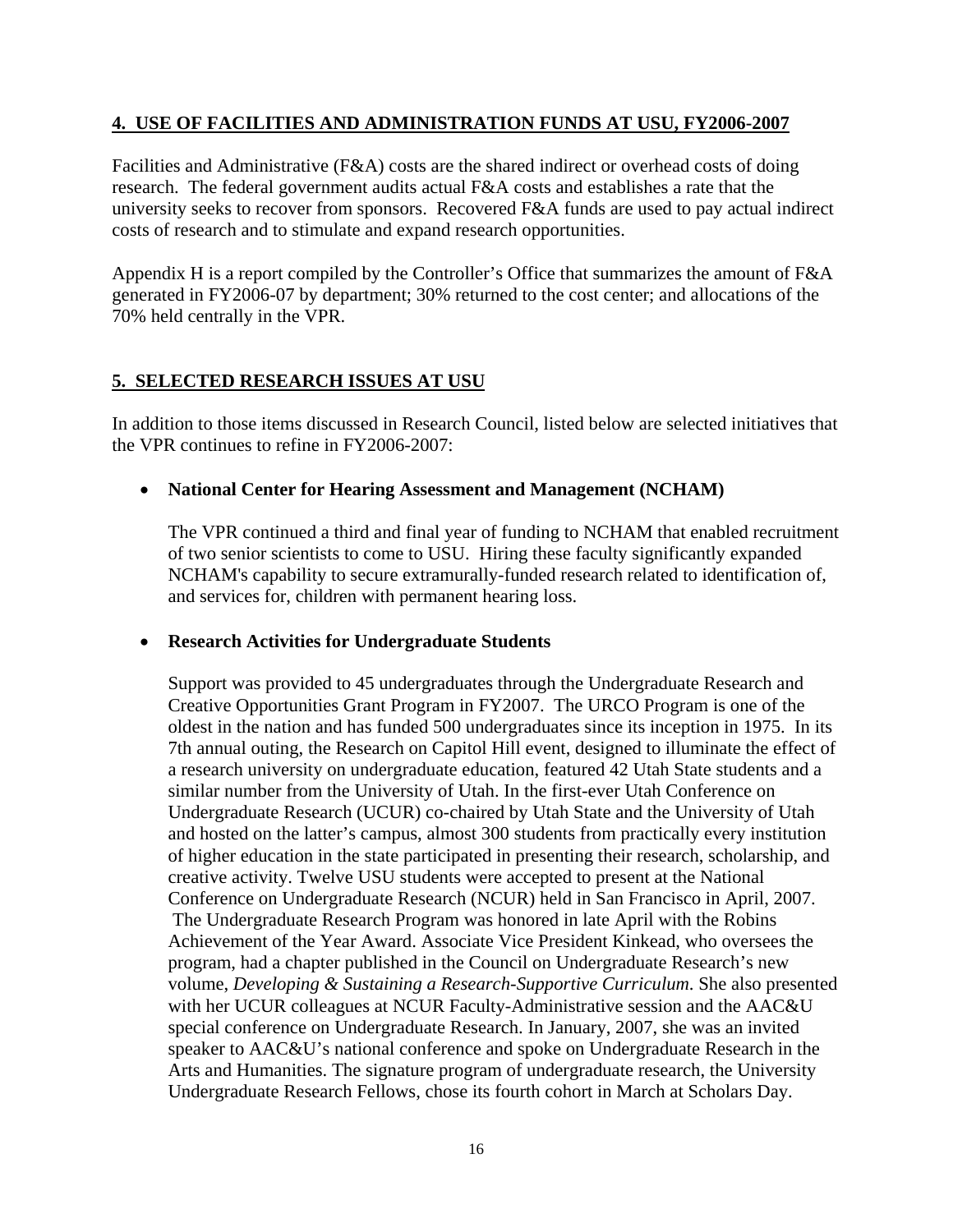#### • **Federal Relations Process**

The VPR has developed a systematic process of coordinating congressional requests. Requests are presented by the deans and prioritized by the President and Provost in an effort to increase USU's chances of obtaining congressionally-directed funding and increasing the amount received. Additionally, the VPR has strengthened USU's presence in Washington, D.C. by meeting frequently with elected officials and federal agency representatives.

#### • **Communications About USU Research**

The importance and impact of USU research is being emphasized, showing that research solves problems, supports students, and fuels the economy. The Research Office distributes two main publications each year: "Research Matters" (Volume 5) features researchers from each college and "tells the story" of the benefits of research to the community, state, and world; and a research calendar (Volume 2) helps generate top-of mind awareness about USU research among key constituents. Other publications were created that support undergraduate research, USTAR, and other research-related programs. The Research Office also sponsored several events in 2007, including a pre-basketball game reception for community contacts, an orientation session for new faculty members, and USU Research Week. A VPR Dashboard, managed by the VPR marketing team, also presents research performance indicators (Appendix I).

#### • **Reporting of Research Activity at USU**

The VPR, in cooperation with the Controller's Office, has developed reports that reflect total research expenditures at USU utilizing NSF definitions. These data facilitate comparison of USU and peer institutions. Appendix J is a graph that illustrates research expenditures from federal and nonfederal sponsors for the past five years, and the associated table summarizes total research expenditures for scientific and engineering (S&E) research expenditures and nonscientific and engineering (non S&E) research expenditures for FY2007. FY2004 was the first year that non S&E research expenditures data were reported separately

#### • **Selected Other Research Issues of Concern**

The following have been noted as other research issues of concern: (1) Human Capital is a critical problem. (2) Some states are bonded to attract and retain faculty using better financial incentives. (3) Utah needs to develop better financial funding plans to build and fund facilities, including computing, imaging, and bioinformatics capacity. (4) Security plans need to be based on a systematic review of all buildings on campus, what is housed, and what security needs would be.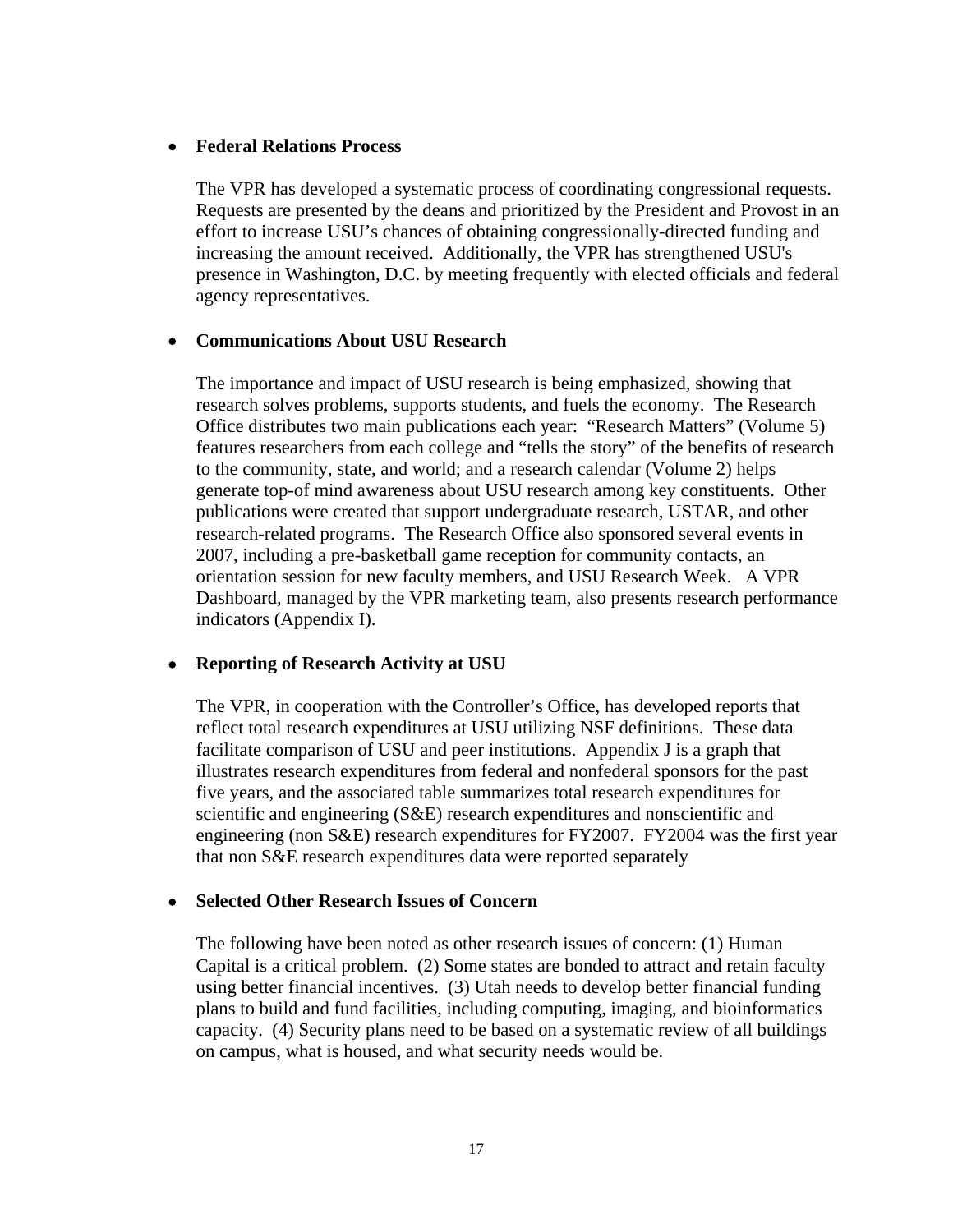#### APPENDIX A

#### SPONSORED PROGRAM CONTRACT/GRANT AWARDS  $\mathbf{BY}$  COLLEGE<sup>1</sup>

|                                           | 2002-2003     | 2003-2004     | 2004-2005     | 2005-2006     | 2006-2007   |
|-------------------------------------------|---------------|---------------|---------------|---------------|-------------|
| Agriculture                               | 33,048,308    | 33,940,899    | 13,650,668    | 16,979,327    | 12,022,213  |
| <b>Business</b>                           | 460,787       | 1,773,316     | 1,985,155     | 2,373,466     | 1,334,038   |
| Education                                 | 23,069,480    | 25,047,073    | 25,789,744    | 20,722,283    | 22,730,535  |
| Engineering                               | 58,024,532    | 70,912,859    | 9,911,299     | 10,223,439    | 13,258,408  |
| <b>HASS</b>                               | 303,769       | 703,482       | 925,631       | 1,456,615     | 1,088,437   |
| Natural Res.                              | 8,297,175     | 8,024,624     | 9,786,361     | 9,684,998     | 10,482,217  |
| Science                                   | 9,083,475     | 14,855,670    | 10,038,023    | 8,123,447     | 7,890,437   |
| USURF <sup>2</sup>                        |               |               | 43,566,429    | 49,353,930    | 54,000,033  |
| Other                                     | 6,135,902     | 8,107,176     | 7,222,649     | 5,525,978     | 10,279,740  |
| Jointly Admin.                            | $-880,088$    | $-882,436$    | $-660,217$    | $-1,391,647$  | $-395,158$  |
| Programs <sup>3</sup><br><b>TOTAL</b>     | \$138,423,428 | \$162,482,663 | \$122,215,742 | \$123,051,836 | 132,690,900 |
| <b>Financial Aid-Pell</b><br>Grants, etc. | 19,013,394    | 21,527,791    | 22,402,674    | 24,374,592    | 19,474,007  |
| <b>Adjusted Total</b>                     | 157,436,822   | 184,010,454   | 144,618,416   | 147,426,428   | 152,164,907 |

 $\overline{a}$ 

<sup>&</sup>lt;sup>1</sup> College awards include centers most closely aligned with that college (See Appendix D for Center totals).<br><sup>2</sup> USURF/SDL awards were first removed from college totals and shown separately in FY2005.

 $3$  Awards for jointly administered programs are reflected in the total of both colleges involved with these programs. The amount in the jointly administered programs category is an accounting function designed to eliminate double counting of awards.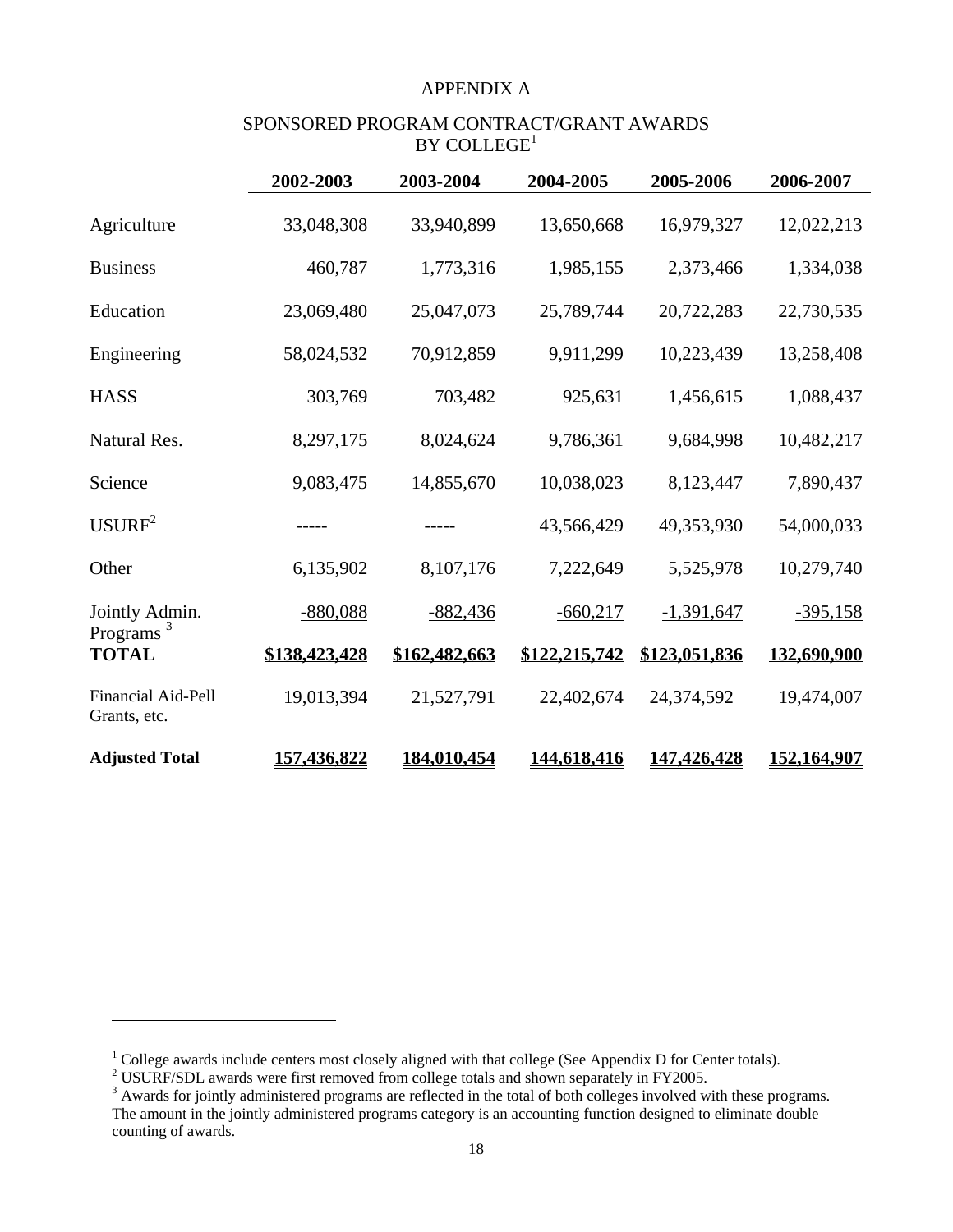

**APPENDIX BUtah State University Sponsored Program Awards**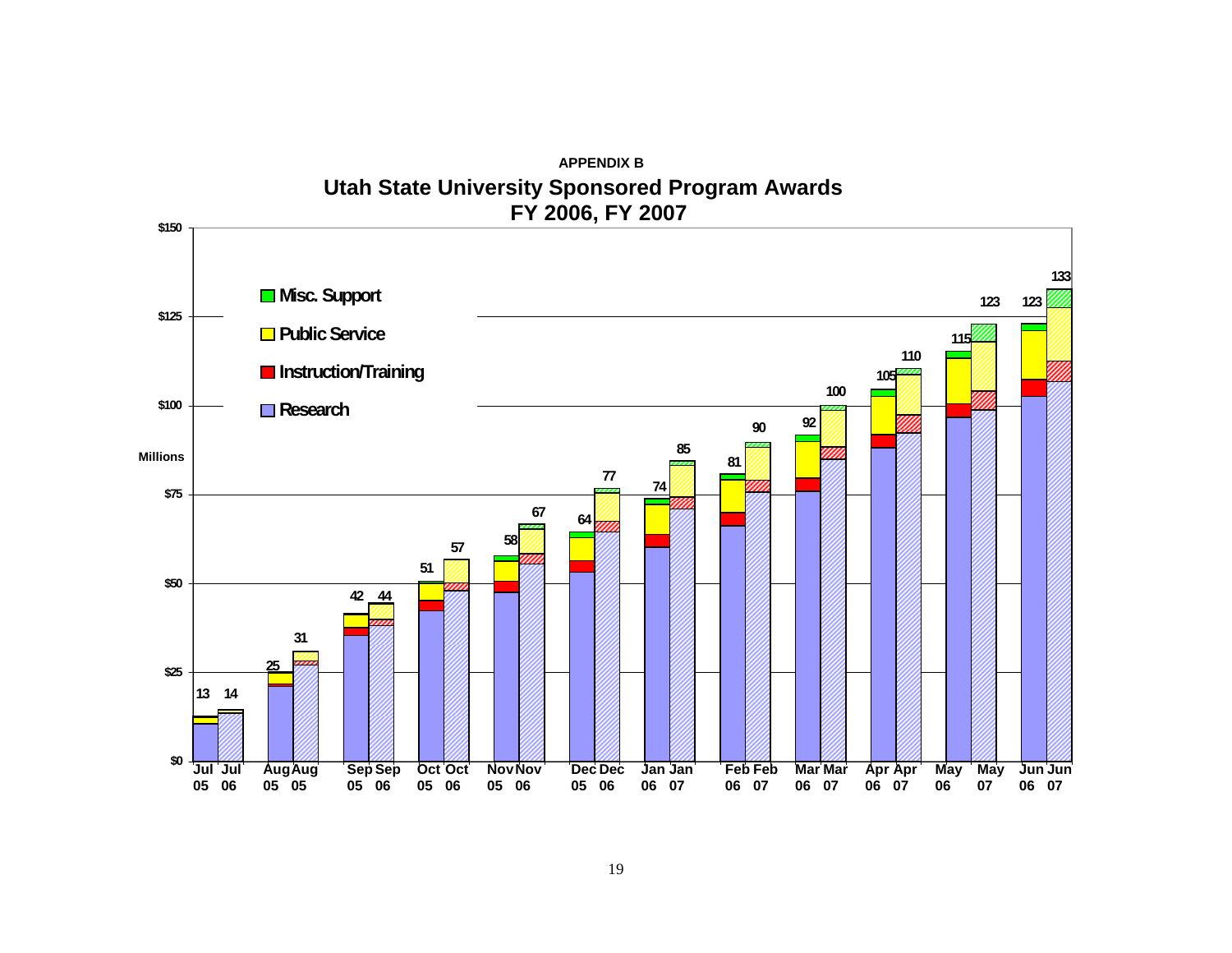## APPENDIX C **RESEARCH AWARDS BY FEDERAL SPONSORING AGENCY (IN DOLLARS)**

|                                             | <b>FY02-03</b> | <b>FY03-04</b> | <b>FY04-05</b> | <b>FY05-06</b> | <b>FY06-07</b> |
|---------------------------------------------|----------------|----------------|----------------|----------------|----------------|
|                                             |                |                |                |                |                |
| Department of Agriculture                   | 8,921,597      | 11,501,852     | 14,844,728     | 12,933,403     | 11,291,025     |
| Department of Defense                       | 40,633,208     | 56,454,422     | 6,229,055      | 20,718,470     | 23,854,478     |
| Department of Education                     | 23,173,945     | 16,776,033     | 17,795,729     | 16,683,226     | 14,080,060     |
| Department of Health and Human Services     | 11,086,906     | 13,327,011     | 9,568,985      | 10,997,713     | 10,488,329     |
| Department of the Interior                  | 3,248,809      | 2,949,134      | 3,754,104      | 5,096,481      | 3,596,782      |
| Department of State                         |                | 98,267         |                |                | 188,281        |
| <b>Environmental Protection Agency</b>      | 1,060,190      | 294,821        | 643,766        | 911,386        | 116,509        |
| National Aeronautics & Space Administration | 22,249,464     | 24,749,979     | 24,977,824     | 23,596,496     | 21,987,757     |
| <b>National Science Foundation</b>          | 4,513,242      | 4,510,344      | 8,761,253      | 9,331,392      | 6,099,684      |
| State Agencies & Others <sup>1</sup>        | 42,549,461     | 53,348,591     | 58,042,973     | 47,157,861     | 60,461,975     |
| <b>TOTAL</b>                                | \$157,436,822  | \$184,010,454  | \$144,618,417  | \$147,426,428  | 152,164,907    |

<sup>1</sup>This number is a composite of international banks, state agencies, other federal agencies, local agencies, private industry, and others.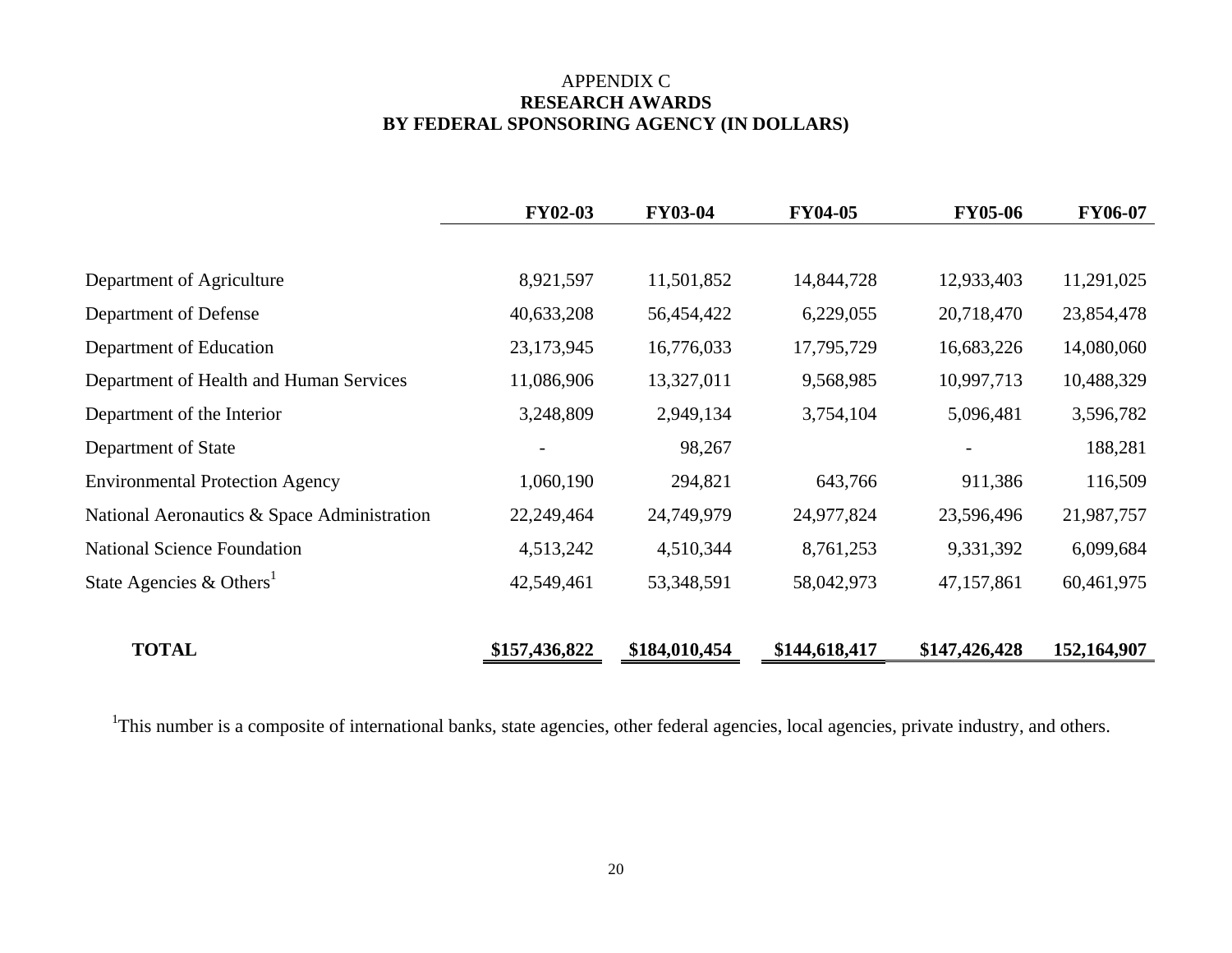#### APPENDIX D

#### **SPONSORED PROGRAMS CONTRACT/GRANT AWARDS BY RESEARCH CENTER**

| <b>RESEARCH</b>                                                                 |                |                  |                  |                |                |
|---------------------------------------------------------------------------------|----------------|------------------|------------------|----------------|----------------|
| <b>CENTER</b>                                                                   | FY 02-03       | FY 03-04         | <b>FY04-05</b>   | <b>FY05-06</b> | <b>FY06-07</b> |
| Ag. Experiment Station                                                          | 8,706,601      | 10,891,952       | 11,605,967       | 13,881,355     | 12,933,734     |
| Center for Integrated BioSystems                                                | 12,879         | $\Omega$         | $\overline{0}$   | $\overline{0}$ | $\Omega$       |
| CASS                                                                            | 1,810,200      | 1,709,473        | 1,647,479        | 537,175        | 1,226,610      |
| <b>CPD</b>                                                                      | 8,391,484      | 11,791,164       | 11,873,218       | 6,071,622      | 7,275,949      |
| Center for Space Eng.<br>(Beginning FY2002, USURF reassigned reporting centers) | 127,500        | 689,420          | $\Omega$         | $\Omega$       | $\Omega$       |
| Cooperative Extension                                                           | 5,364,247      | 5,771,652        | 4,339,414        | 3,242,340      | 1,761,756      |
| Ecology                                                                         | 2,994,710      | 2,609,198        | 2,424,505        | 3,250,987      | 2,755,350      |
| Eng. Experiment Station                                                         | 430,762        | 3,263,631        | 274,991          | 558,532        | 776,561        |
| Financial Aid-Pell Grants, etc.                                                 | 19,013,394     | 21,527,791       | 22,402,675       | 24,374,592     | 19,474,007     |
| <b>High Performance Computing</b>                                               | $\Omega$       | $\boldsymbol{0}$ | $\mathbf{0}$     | 0              | 523,700        |
| <b>International Programs</b>                                                   | $\Omega$       | $\Omega$         | $\Omega$         | $\Omega$       | $\Omega$       |
| School of the Future                                                            | 57,600         | $\Omega$         | $\Omega$         | $\Omega$       | $\Omega$       |
| Provost                                                                         | 447,000        | 76,826           | 24,699           | 0              | 0              |
| Univ. Research & Training                                                       | 34,273,736     | 35, 337, 214     | 44,267,770       | 44,506,542     | 45,486,402     |
| <b>USTAR</b>                                                                    | $\theta$       | $\boldsymbol{0}$ | $\boldsymbol{0}$ | $\Omega$       | 177,292        |
| USURF/SDL                                                                       | 70,322,046     | 86,951,616       | 43,566,429       | 49,353,930     | 54,000,033     |
| <b>Remote Sensing</b>                                                           | 1,276,434      | 1,007,343        | $\Omega$         | 0              | $\theta$       |
| <b>UT Transportation Center</b>                                                 | $\overline{0}$ | $\boldsymbol{0}$ | $\mathbf{0}$     | $\overline{0}$ | 1,801,834      |
| Utah Water Research Lab.                                                        | 4,208,229      | 2,353,174        | 2,191,270        | 1,649,352      | 3,971,679      |
| <b>Total USU</b>                                                                | \$157,436,822  | \$184,010,454    | \$144,618,417    | \$147,426,427  | \$152,164,907  |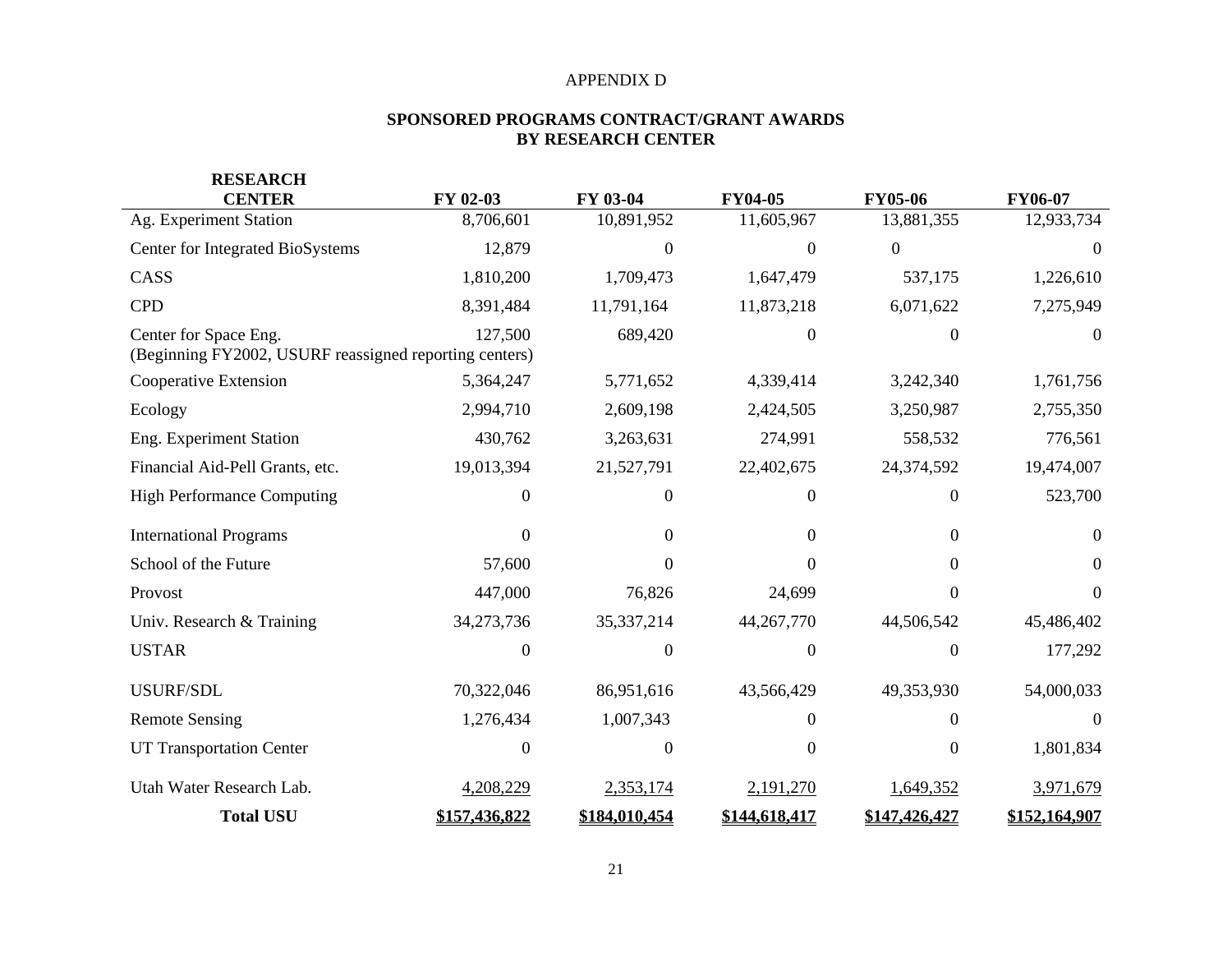APPENDIX E **Institutional Review Board (IRB) New Approved Research Projects by Category and Total 2003 ‐ 2007(Continuing Review FY 2006, 2007 and Addenda for FY 2007)** 800 711 70070 600105 500 141 403 <u>land</u> # Addenda 400  $\overline{\phantom{a}}$ # Expedite 5  $\Box$ # Exempt 125 **I** # Full Board 300 (06, 07) <sup>213</sup><sup>259</sup> <sup>252</sup> # CR122 200390 182 163 7137 100149 633 79 65 79 79 1303 and the contract of the state  $\sim$  12 2 and 10 2003 2004 2005 2006 2007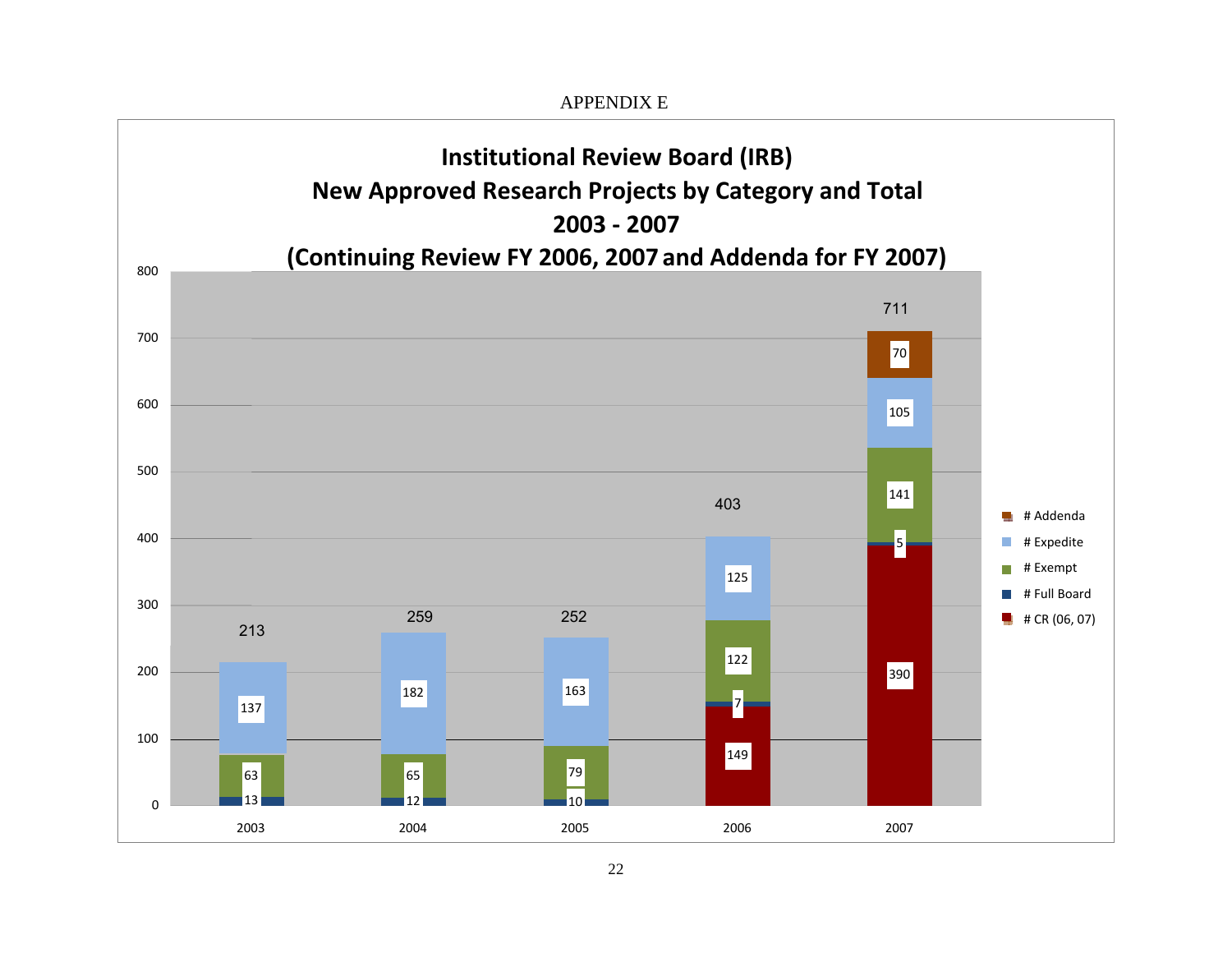## APPENDIX F



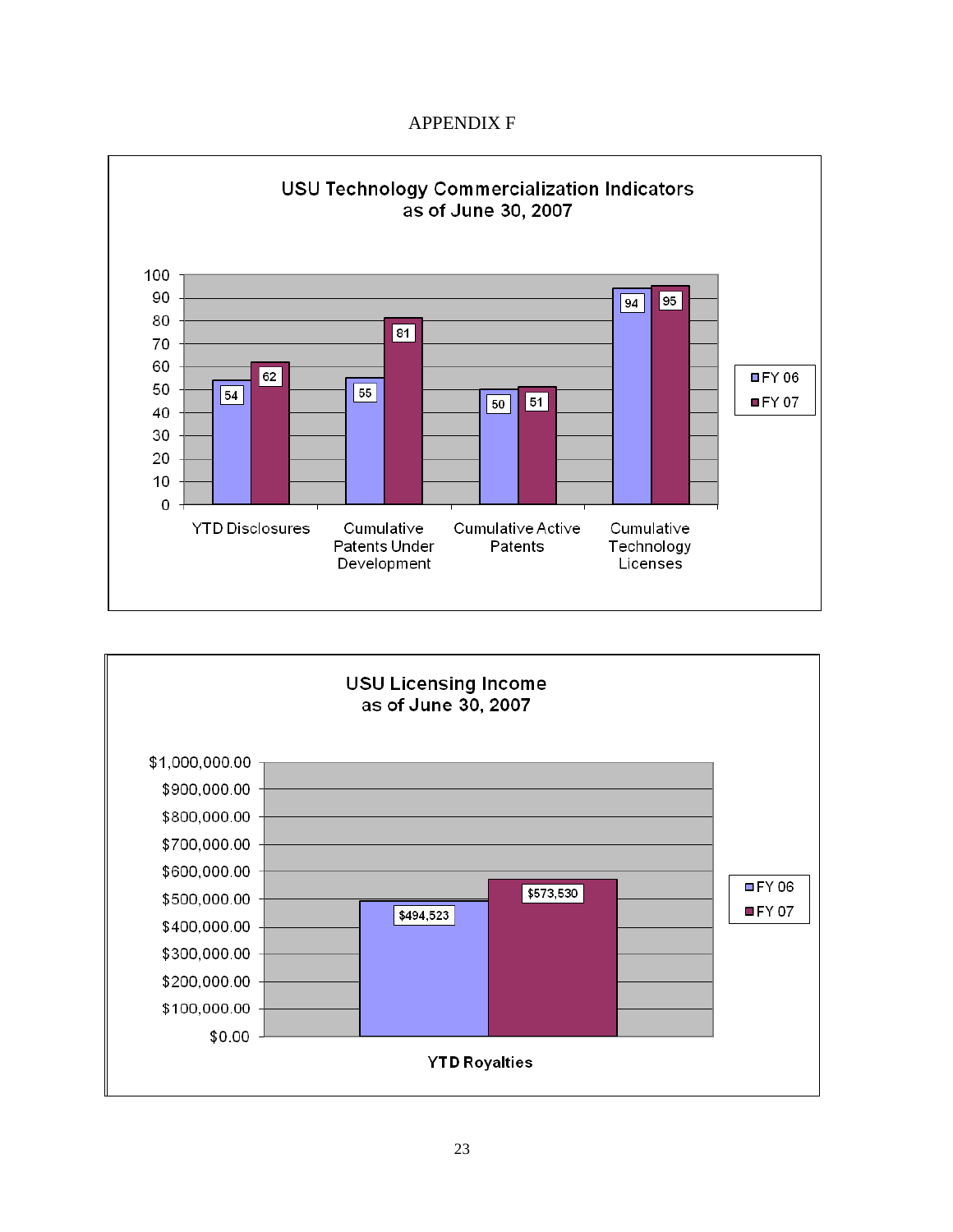## APPENDIX G

## UNIVERSITY RESEARCH COUNCIL Membership (2007-2008)

|                       |                                                       | Phone | <b>UMC</b> |
|-----------------------|-------------------------------------------------------|-------|------------|
| Brent C. Miller       | Vice President for Research, Chairman                 | 1180  | 1450       |
| Douglas Anderson      | College of Business                                   | 1199  | 1450       |
| Jeff Broadbent        | <b>Associate Vice President for Research</b>          | 2376  | 3555       |
| <b>Byron Burnham</b>  | <b>School of Graduate Studies</b>                     | 1189  | 0900       |
| <b>Noelle Cockett</b> | College of Agriculture                                | 1167  | 1435       |
| Ray Coward            | <b>Executive Vice President and Provost</b>           | 1167  | 1435       |
| Jim Dorward           | College of Education & Human Services                 | 1469  | 2800       |
| Mary Hubbard          | College of Science                                    | 2478  | 4400       |
| <b>Nat Frazer</b>     | <b>College of Natural Resources</b>                   | 2445  | 5200       |
| <b>Steve Hansen</b>   | <b>Space Dynamics Laboratory</b>                      | 4501  | 9700       |
| <b>Scott Hinton</b>   | College of Engineering                                | 2775  | 4100       |
| M. K. Jeppesen        | <b>Information and Learning Resources</b>             | 2645  | 3000       |
| Gary Kiger            | College of Humanities, Arts, & Social Sciences        | 1200  | 0700       |
| Joyce Kinkead         | Associate Vice President for Advancement and          | 1706  | 1435       |
|                       | <b>Student Research</b>                               |       |            |
| <b>James MacMahon</b> | <b>Ecology Center</b>                                 | 2555  | 5205       |
| Mac McKee             | <b>Utah Water Research Laboratory</b>                 | 3188  | 8200       |
| Doug Ramsey           | <b>Faculty Senate President</b>                       | 3783  | 5230       |
| H. Paul Rasmussen     | <b>Agricultural Experiment Station</b>                | 2207  | 4810       |
| Sarah Rule            | <b>Center for Persons with Disabilities</b>           | 6800  | 1987       |
| <b>Bart Weimer</b>    | <b>Center for Integrated Biosystems</b>               | 3356  | 8700       |
| Vincent Wickwar       | <b>Research Council Faculty Senate Representative</b> | 3641  | 4405       |
| <b>Students</b>       |                                                       |       |            |
|                       |                                                       |       |            |

| Kevin Abernethy        | Academic Senate President       | 1726    | 0105 |
|------------------------|---------------------------------|---------|------|
| Jeri Brunson           | Graduate Studies Vice President | -1736 - | 0105 |
| <b>Brittany Woytco</b> | Science Senator                 | 7441    | 0105 |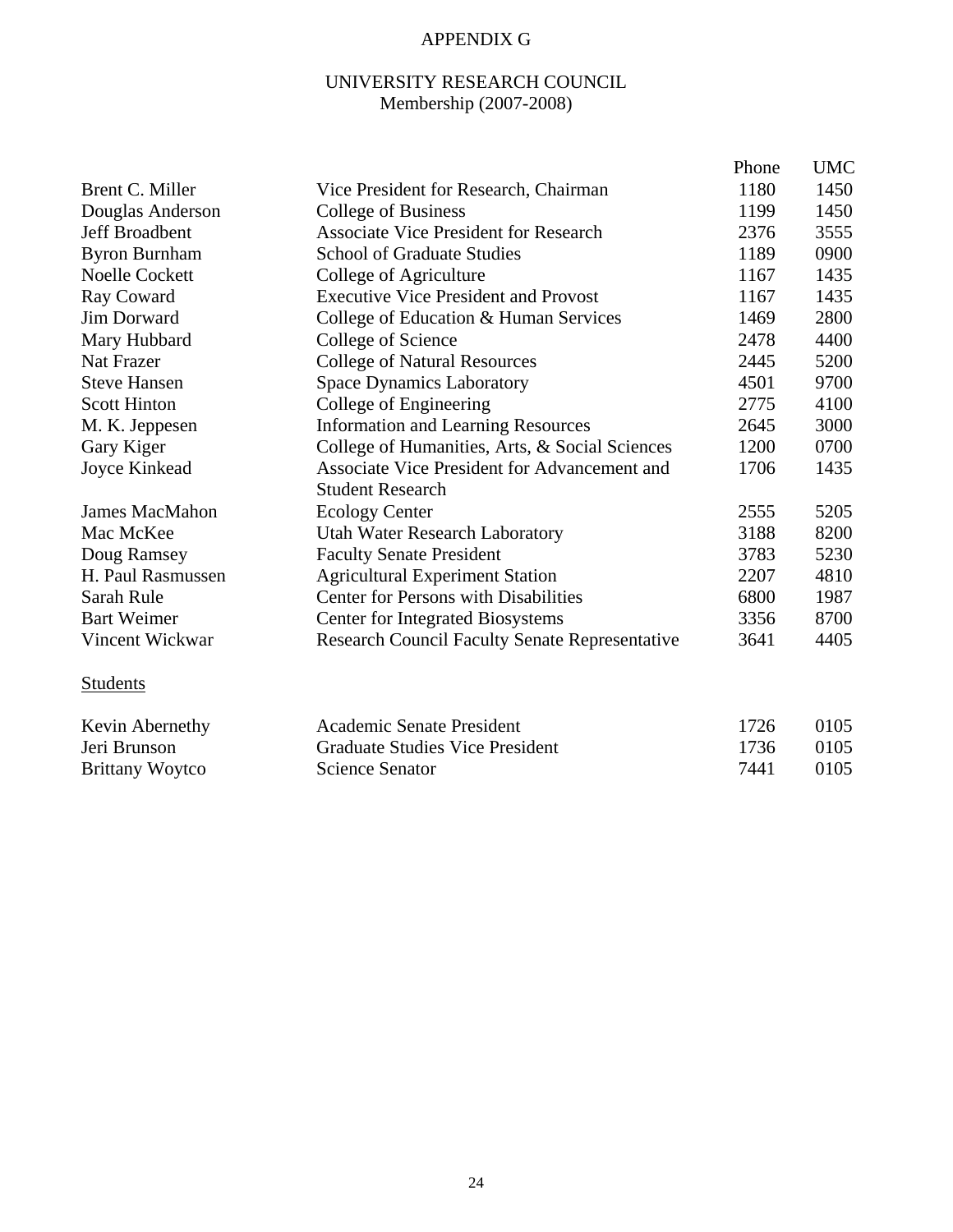## APPENDIX H

#### **Utah State University Analysis of Facilities and Administrative Costs Generated and Allocated July 1, 2006 through June 30, 2007**

| <b>College or Other Unit</b>                                                                     | <b>Generated</b>        | <b>Budget</b><br><b>Allocations From</b><br>30% Return | <b>Budget</b><br><b>Allocations From</b><br>70% Centrally Held | <b>Total Budget</b><br><b>Allocations</b> | <b>Budget</b><br>as a % of<br><b>Generated</b> |
|--------------------------------------------------------------------------------------------------|-------------------------|--------------------------------------------------------|----------------------------------------------------------------|-------------------------------------------|------------------------------------------------|
|                                                                                                  |                         |                                                        |                                                                |                                           |                                                |
| College of Agriculture<br>Dean's Office - Agriculture                                            |                         |                                                        | \$<br>84,512.00                                                | \$<br>84,512.00                           | N/A                                            |
| Agriculture - Economics                                                                          | \$<br>69,867.00         | \$<br>20,960.00                                        | 136,902.00                                                     | 157,862.00                                | 225.95%                                        |
| <b>Agricultural Experiment Station</b>                                                           | 13,852.00               | 4,156.00                                               |                                                                | 4,156.00                                  | 30.00%                                         |
| Animal, Dairy and Veterinary Sciences                                                            | 1,111,396.00            | 333,419.00                                             | 25,000.00                                                      | 358,419.00                                | 32.25%                                         |
| Center of Epidemiologic Studies                                                                  | 385,811.00              | 115,743.00                                             |                                                                | 115,743.00                                | 30.00%                                         |
| Nutrition and Food Science                                                                       | 34,555.00               | 10,367.00                                              | 168,087.00                                                     | 178,454.00                                | 516.43%                                        |
| Plants, Soils and Biometeorology                                                                 | 72,149.00               | 21,645.00                                              | 213,237.00                                                     | 234,882.00                                | 325.55%                                        |
| <b>Total College of Agriculture</b>                                                              | 1,687,630.00            | 506,290.00                                             | 627,738.00                                                     | 1,134,028.00                              | 67.20%                                         |
| College of Business                                                                              |                         |                                                        |                                                                |                                           |                                                |
| Dean's Office - Business                                                                         |                         |                                                        | 74,519.00                                                      | 74,519.00                                 | N/A                                            |
| Accounting                                                                                       |                         |                                                        | 1,729.00                                                       | 1,729.00                                  | N/A                                            |
| <b>Business Administration</b>                                                                   | 56,277.00               | 16,883.00                                              | 38,203.00                                                      | 55,086.00                                 | 97.88%                                         |
| <b>Business Information Systems</b>                                                              |                         |                                                        | 9,040.00                                                       | 9,040.00                                  | N/A                                            |
| Economics                                                                                        |                         |                                                        |                                                                |                                           | N/A                                            |
| Management and Human Resources                                                                   |                         |                                                        | 16,236.00                                                      | 16,236.00                                 | N/A                                            |
| <b>Total College of Business</b>                                                                 | 56,277.00               | 16,883.00                                              | 139,727.00                                                     | 156,610.00                                | 278.28%                                        |
| College of Education and Human Services                                                          |                         |                                                        |                                                                |                                           |                                                |
| Dean's Office - Education and Human Services                                                     |                         |                                                        | 100,751.00                                                     | 100,751.00                                | N/A                                            |
| Center for Persons with Disabilities                                                             | 896,530.00              | 268,959.00                                             | 135,035.00                                                     | 403,994.00                                | 45.06%                                         |
| <b>Communicative Disorders</b>                                                                   | 115,789.00              | 34,737.00                                              | 77,029.00                                                      | 111,766.00                                | 96.53%                                         |
| <b>Elementary Education</b>                                                                      | 73,869.00               | 22,161.00                                              | 40,646.00                                                      | 62,807.00                                 | 85.02%                                         |
| Family Consumer and Human Development                                                            | 172,576.00              | 51,773.00                                              | 42,400.00                                                      | 94,173.00                                 | 54.57%                                         |
| Health, Physical Education and Recreation Department                                             | 1,131.00                | 339.00                                                 | 5,850.00                                                       | 6,189.00                                  | 547.21%                                        |
| <b>Instructional Technology</b>                                                                  | 313,998.00              | 94,199.00                                              | 41,565.00                                                      | 135,764.00                                | 43.24%                                         |
| Psychology                                                                                       | 704,853.00              | 211,456.00                                             | 89,070.00                                                      | 300,526.00                                | 42.64%                                         |
| School of the Future                                                                             | 1,382.00                | 415.00                                                 |                                                                | 415.00                                    | 30.03%                                         |
| Secondary Education                                                                              |                         |                                                        | 36,931.00                                                      | 36,931.00                                 | N/A                                            |
| Special Education and Rehabilitation                                                             | 48,802.00               | 14,641.00                                              | 5,000.00                                                       | 19,641.00                                 | 40.25%                                         |
| <b>Total College of Education</b>                                                                | 2,328,930.00            | 698,680.00                                             | 574,277.00                                                     | 1,272,957.00                              | 54.66%                                         |
| College of Engineering                                                                           |                         |                                                        |                                                                |                                           |                                                |
| Dean's Office - Engineering                                                                      | 171,061.00              | 51,318.00                                              | 63,148.00                                                      | 114,466.00                                | 66.92%                                         |
| Biological and Irrigation Engineering                                                            | 115,155.00              | 34,547.00                                              | 165,020.00                                                     | 199,567.00                                | 173.30%                                        |
| Civil and Environmental Engineering                                                              | 267,522.00              | 80,257.00                                              | 22,375.00                                                      | 102,632.00                                | 38.36%                                         |
| Electrical and Computer Engineering                                                              | 211,186.00              | 63,356.00                                              | 85,052.00                                                      | 148,408.00                                | 70.27%                                         |
| Engineering and Technology Education                                                             | 31,898.00               | 9,569.00                                               | 3,500.00                                                       | 13,069.00                                 | 40.97%                                         |
| Mechanical and Aerospace Engineering                                                             | 386,109.00              | 115,833.00                                             | 118,166.00                                                     | 233,999.00                                | 60.60%                                         |
| Utah Water Research Laboratory                                                                   | 606,311.00              | 181,893.00                                             |                                                                | 181,893.00                                | 30.00%                                         |
| Total College of Engineering                                                                     | 1,789,242.00            | 536,773.00                                             | 457,261.00                                                     | 994,034.00                                | 55.56%                                         |
| College of Humanities, Arts and Social Sciences                                                  |                         |                                                        |                                                                |                                           |                                                |
| Dean's Office - Humanities, Arts and Social Sciences                                             | 137,461.00              | 41,238.00                                              | 96,218.00                                                      | 137,456.00                                | 100.00%                                        |
| Art                                                                                              |                         |                                                        | 13,197.00                                                      | 13,197.00                                 | N/A                                            |
| English                                                                                          |                         |                                                        | 25,298.00                                                      | 25,298.00                                 | N/A                                            |
| History                                                                                          |                         |                                                        | 7,827.00                                                       | 7,827.00                                  | N/A                                            |
| <b>Intensive English</b>                                                                         |                         |                                                        | 11,492.00                                                      | 11,492.00                                 | N/A                                            |
| <b>Interior Design</b>                                                                           |                         |                                                        | 5,169.00                                                       | 5,169.00                                  | N/A                                            |
| Landscape Architecture and Environmental Planning                                                | 1,618.00                | 485.00                                                 | 7,406.00                                                       | 7,891.00                                  | 487.70%                                        |
| Languages and Philosophy                                                                         |                         |                                                        | 26,463.00                                                      | 26,463.00                                 | N/A                                            |
| Music                                                                                            |                         |                                                        | 15,751.00                                                      | 15,751.00                                 | N/A                                            |
| <b>Political Science</b>                                                                         | 6,974.00                | 2,092.00                                               | 30,765.00                                                      | 32,857.00                                 | 471.14%                                        |
| Sociology, Social Work and Anthropology<br>Total College of Humanities, Arts and Social Sciences | 43,172.00<br>189,225.00 | 12,952.00<br>56,767.00                                 | 42,100.00<br>281,686.00                                        | 55,052.00<br>338,453.00                   | 127.52%<br>178.86%                             |
|                                                                                                  |                         |                                                        |                                                                |                                           |                                                |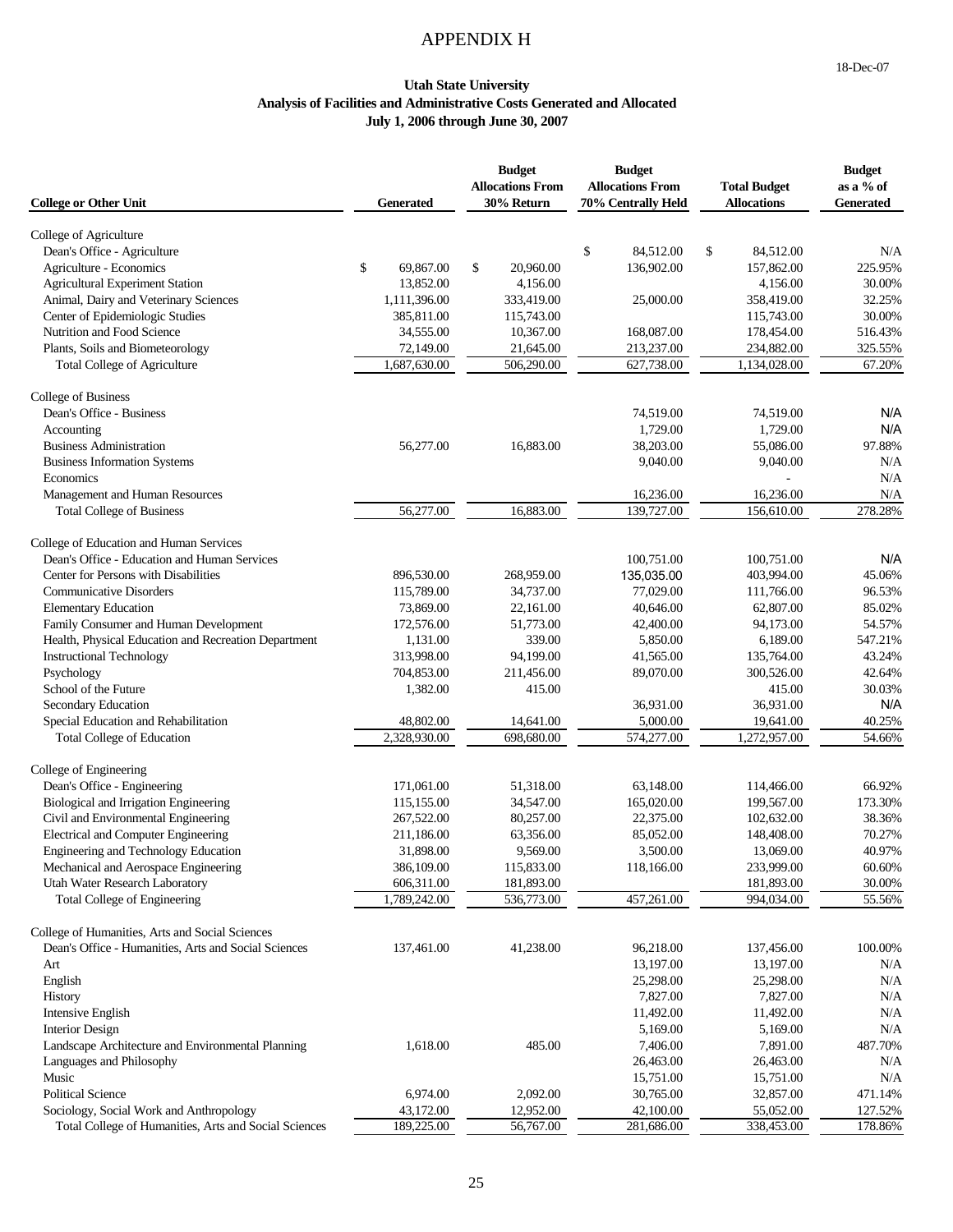#### **Utah State University Analysis of Facilities and Administrative Costs Generated and Allocated July 1, 2006 through June 30, 2007**

|                                                                      |                  | <b>Budget</b><br><b>Allocations From</b> | <b>Budget</b><br><b>Allocations From</b> | <b>Total Budget</b> | <b>Budget</b><br>as a % of |
|----------------------------------------------------------------------|------------------|------------------------------------------|------------------------------------------|---------------------|----------------------------|
| <b>College or Other Unit</b>                                         | <b>Generated</b> | 30% Return                               | 70% Centrally Held                       | <b>Allocations</b>  | <b>Generated</b>           |
| <b>College of Natural Resources</b>                                  |                  |                                          |                                          |                     |                            |
| Dean's Office - Natural Resources                                    | \$<br>79.00      | \$<br>24.00                              | \$<br>\$<br>104,873.00                   | 104,897.00          | N/A                        |
| Aquatic, Watershed and Earth Resources                               | 364,738.00       | 109,421.00                               | 50,539.00                                | 159,960.00          | 43.86%                     |
| <b>Ecology Center</b>                                                | 84,680.00        | 25,404.00                                | 9,200.00                                 | 34,604.00           | 40.86%                     |
| <b>Environment</b> and Society                                       | 90,777.00        | 27,233.00                                | 7,045.00                                 | 34,278.00           | 37.76%                     |
| Forest, Range and Wildlife Sciences                                  | 448,103.00       | 134,431.00                               | 48,137.00                                | 182,568.00          | 40.74%                     |
| <b>Total College of Natural Resources</b>                            | 988,377.00       | 296,513.00                               | 219,794.00                               | 516,307.00          | 52.24%                     |
| College of Science                                                   |                  |                                          |                                          |                     |                            |
| Dean's Office - Science                                              |                  |                                          | 83,672.00                                | 83,672.00           | N/A                        |
| <b>Biology</b>                                                       | 413,164.00       | 123,949.00                               | 32,969.00                                | 156,918.00          | 37.98%                     |
| Center for Atmospheric and Space Sciences                            | 499,396.00       | 149,819.00                               | 50,000.00                                | 199,819.00          | 40.01%                     |
| Chemistry and Biochemistry                                           | 279,240.00       | 83,772.00                                | 341,407.00                               | 425,179.00          | 152.26%                    |
| Computer Science                                                     | 147,254.00       | 44,176.00                                | 166,635.00                               | 210,811.00          | 143.16%                    |
| Geology                                                              | 88,605.00        | 26,581.00                                | 103,858.00                               | 130,439.00          | 147.21%                    |
| Mathematics and Statistics                                           | 56,032.00        | 16,810.00                                | 65,189.00                                | 81,999.00           | 146.34%                    |
| Physics                                                              | 281,299.00       | 84,390.00                                | 112,513.00                               | 196,903.00          | 70.00%                     |
| <b>Total College of Science</b>                                      | 1,764,990.00     | 529,497.00                               | 956,243.00                               | 1,485,740.00        | 84.18%                     |
| Vice President - University Extension                                |                  |                                          |                                          |                     |                            |
| <b>Brigham City Campus</b>                                           | 15,911.00        | 4,773.00                                 |                                          | 4,773.00            | 30.00%                     |
| Cooperative Extension                                                | 50.00            | 15.00                                    |                                          | 15.00               | 30.00%                     |
| <b>Extension Agriculture and Natural Resources</b>                   | 70,688.00        | 21,206.00                                |                                          | 21,206.00           | 30.00%                     |
| <b>Extension Field Staff</b>                                         | 23,431.00        | 7,029.00                                 |                                          | 7,029.00            | 30.00%                     |
| <b>Extension Youth Programs</b>                                      | 16,404.00        | 4,921.00                                 |                                          | 4,921.00            | 30.00%                     |
|                                                                      | 1,078.00         |                                          |                                          |                     |                            |
| <b>Extension Community Development</b><br><b>Uintah Basin Center</b> |                  | 323.00                                   | 50,910.00                                | 51,233.00           | 4752.60%                   |
|                                                                      | 2,826.00         | 848.00                                   |                                          | 848.00              | 30.01%                     |
| Total Vice President - University Extension                          | 130,388.00       | 39,115.00                                | 50,910.00                                | 90,025.00           | 69.04%                     |
| <b>International Programs</b>                                        |                  |                                          | 40,000.00                                | 40,000.00           | N/A                        |
| <b>Total Internatinal Programs</b>                                   |                  |                                          | 40,000.00                                | 40,000.00           | N/A                        |
| Vice President - Student Administration and Services                 |                  |                                          |                                          |                     |                            |
| <b>Campus Recation</b>                                               | 27,476.00        | 8,243.00                                 |                                          | 8,243.00            | 30.00%                     |
| <b>Student Support Services</b>                                      | 28,666.00        | 8,600.00                                 |                                          | 8,600.00            | 30.00%                     |
| Vice President for Student Serivces                                  | 9,000.00         | 2,700.00                                 |                                          | 2,700.00            | 30.00%                     |
| Undergraduate Scholarships and Recruitment                           |                  |                                          | 100,000.00                               | 100,000.00          | N/A                        |
| Total Vice President - Student Administration                        |                  |                                          |                                          |                     |                            |
| and Services                                                         | 65,142.00        | 19,543.00                                | 100,000.00                               | 119,543.00          | 183.51%                    |
| Vice President - Information Technology                              |                  |                                          |                                          |                     |                            |
|                                                                      | 9,937.00         | 2,981.00                                 |                                          | 2,981.00            | 30.00%                     |
| <b>Information Technology</b>                                        | 9,937.00         | 2.981.00                                 |                                          | 2.981.00            | 30.00%                     |
| Total Vice President - University Extension                          |                  |                                          |                                          |                     |                            |
| Utah State University Research Foundation                            |                  |                                          |                                          |                     |                            |
| <b>Space Dynamics Laboratory</b>                                     | 11,002,424.00    | 11,002,424.00                            | 135,074.00                               | 11,137,498.00       | 101.23%                    |
| Total Utah State University Research Foundation                      | 11,002,424.00    | 11,002,424.00                            | 135,074.00                               | 11,137,498.00       | 101.23%                    |
| School of Graduate Studies                                           | 3,011.00         | 903.00                                   | 272,000.00                               | 272,903.00          | 9063.53%                   |
| <b>Total School of Graduate Studies</b>                              | 3,011.00         | 903.00                                   | 272,000.00                               | 272,903.00          | 9063.53%                   |
|                                                                      |                  |                                          |                                          |                     |                            |
| <b>Total Colleges and Non-Academic Units</b>                         | 20,015,573.00    | 13,706,369.00                            | 3,854,710.00                             | 17,561,079.00       | 87.74%                     |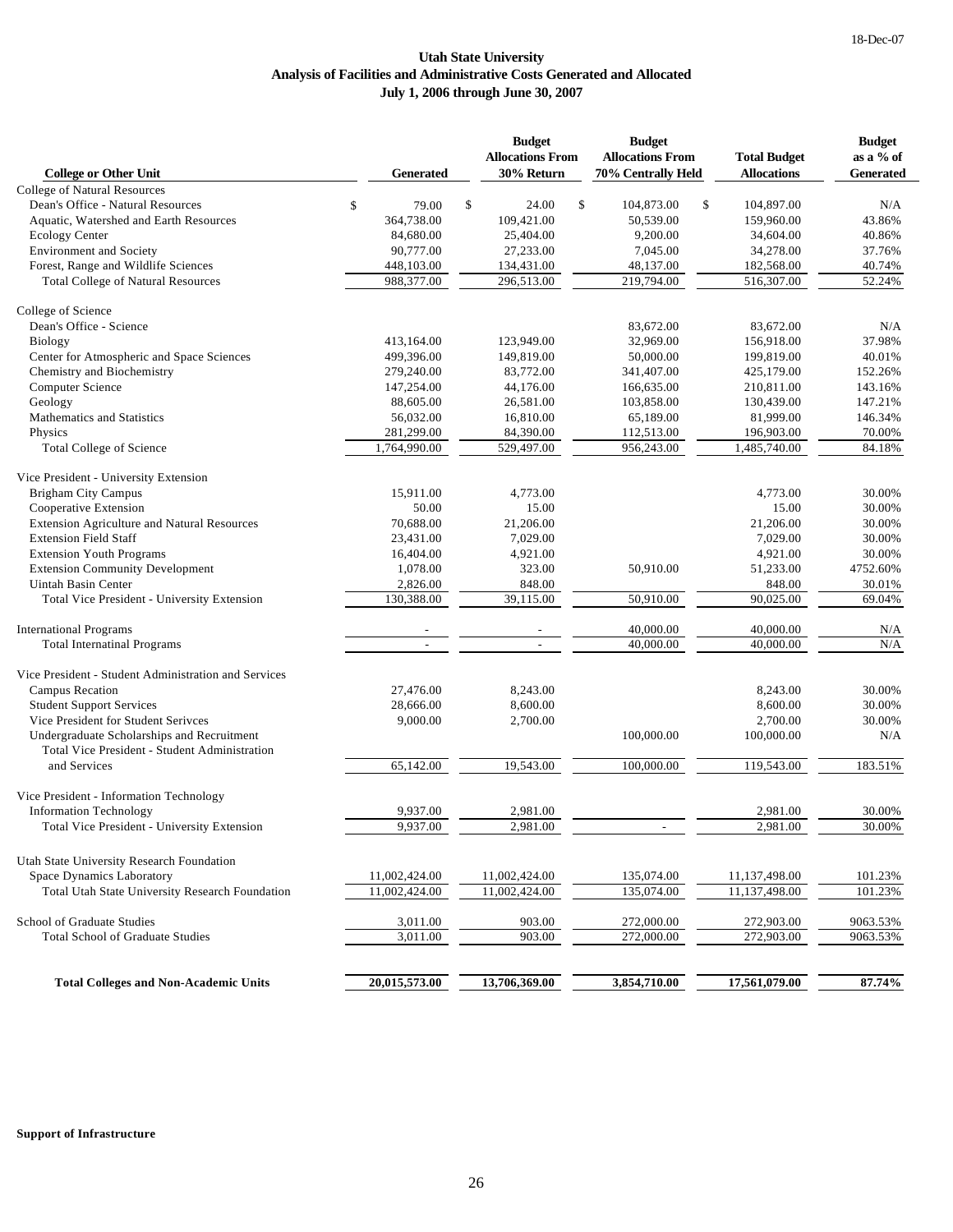#### **Utah State University Analysis of Facilities and Administrative Costs Generated and Allocated July 1, 2006 through June 30, 2007**

| <b>College or Other Unit</b>                                                                             | <b>Generated</b> | <b>Budget</b><br><b>Allocations From</b><br>30% Return | <b>Budget</b><br><b>Allocations From</b><br>70% Centrally Held | <b>Total Budget</b><br><b>Allocations</b> | <b>Budget</b><br>as a % of<br><b>Generated</b> |
|----------------------------------------------------------------------------------------------------------|------------------|--------------------------------------------------------|----------------------------------------------------------------|-------------------------------------------|------------------------------------------------|
|                                                                                                          |                  |                                                        |                                                                |                                           |                                                |
| Vice President - Research                                                                                |                  |                                                        |                                                                |                                           |                                                |
| Center for High Performance Computing                                                                    | \$8,336.00       | \$2,501.00                                             | \$<br>396,260.00                                               | \$<br>398,761.00                          | 4783.60%                                       |
| <b>Audit Disallowance</b>                                                                                |                  |                                                        | \$<br>94,536.00                                                | \$<br>94,536.00                           | N/A                                            |
| <b>Disallowance Account</b>                                                                              |                  |                                                        | \$<br>50,000.00                                                | 50,000.00                                 | N/A                                            |
| Building 620 Rent                                                                                        |                  |                                                        | \$<br>189,348.00                                               | \$<br>189,348.00                          | N/A                                            |
| <b>FBA Prof SVCS</b>                                                                                     |                  |                                                        | 15,000.00                                                      | 15,000.00                                 | N/A                                            |
| Internet II                                                                                              |                  |                                                        | 97,138.00                                                      | 97,138.00                                 | N/A                                            |
| <b>LARC</b> Renovation                                                                                   |                  |                                                        | 53,550.00                                                      | 53,550.00                                 | N/A                                            |
| Office of Technology Management and Commercialization                                                    |                  |                                                        | 909,661.00                                                     | 909,661.00                                | N/A                                            |
| <b>Budget Cut</b>                                                                                        |                  |                                                        | 200,000.00                                                     | 200,000.00                                | N/A                                            |
| <b>Special Projects</b>                                                                                  |                  |                                                        | 24,000.00                                                      | 24,000.00                                 | N/A                                            |
| Women and Gender Research Institute                                                                      |                  |                                                        | 13,500.00                                                      | 13,500.00                                 | N/A                                            |
| Strategic Ventures and Economic Development                                                              | 25,236.00        | 7,571.00                                               |                                                                | 7,571.00                                  | 30.00%                                         |
| <b>URCO</b>                                                                                              |                  |                                                        | 10,000.00                                                      | 10,000.00                                 | N/A                                            |
| <b>Undergraduate Research</b>                                                                            |                  |                                                        | 15,000.00                                                      | 15,000.00                                 | N/A                                            |
| Washington Based Support                                                                                 |                  |                                                        | 191,400.00                                                     | 191,400.00                                | N/A                                            |
| <b>Total Vice President - Research</b>                                                                   | 33,572.00        | 10,072.00                                              | 2,259,393.00                                                   | 2,269,465.00                              | 6759.99%                                       |
| Vice President - Business and Finance                                                                    |                  |                                                        |                                                                |                                           |                                                |
| Accounting and Financial Reporting                                                                       |                  |                                                        |                                                                | 160.134.00                                | N/A                                            |
| Controller's Office                                                                                      |                  |                                                        | 160,134.00                                                     |                                           |                                                |
|                                                                                                          |                  |                                                        | 60,716.00                                                      | 60,716.00                                 | N/A                                            |
| Facilities and Administrative Cost Study                                                                 |                  |                                                        | 254,805.00                                                     | 254,805.00                                | N/A                                            |
| Federal Single Audit                                                                                     |                  |                                                        | 27,920.00                                                      | 27,920.00                                 | N/A                                            |
| <b>MAXIMUS</b> Consulting                                                                                |                  |                                                        | 24,000.00                                                      | 24,000.00                                 | N/A                                            |
| Purchasing                                                                                               |                  |                                                        | 24,069.00                                                      | 24,069.00                                 | N/A                                            |
| Total Vice President - Business and Finance                                                              |                  |                                                        | 551,644.00                                                     | 551,644.00                                | N/A                                            |
| Total Support of Infrastructure (% is computed on<br>total Facilities and Administrative costs generated |                  |                                                        |                                                                |                                           |                                                |
| from all units)                                                                                          | 33,572.00        | 10,072.00                                              | 2,811,037.00                                                   | 2,821,109.00                              | 8403.16%                                       |
| Provost's Office                                                                                         |                  |                                                        | 43,200.00                                                      | 43,200.00                                 | N/A                                            |
| <b>Total Provost's Office</b>                                                                            |                  |                                                        | 43,200.00                                                      | 43,200.00                                 | N/A                                            |
| Vice President - Research                                                                                |                  |                                                        |                                                                |                                           |                                                |
|                                                                                                          |                  |                                                        | 791,168.00                                                     |                                           |                                                |
| <b>Biotechnology Bond</b>                                                                                |                  |                                                        |                                                                | 791,168.00                                | N/A                                            |
| Total Vice President - Research                                                                          |                  |                                                        | 791,168.00                                                     | 791,168.00                                | $\rm N\hspace{-1.3pt}N\hspace{-1.3pt}A$        |
| <b>Total</b>                                                                                             | 20,049,145.00    | \$13,716,441.00                                        | 7,500,115.00                                                   | 21,216,556.00                             | 105.82%                                        |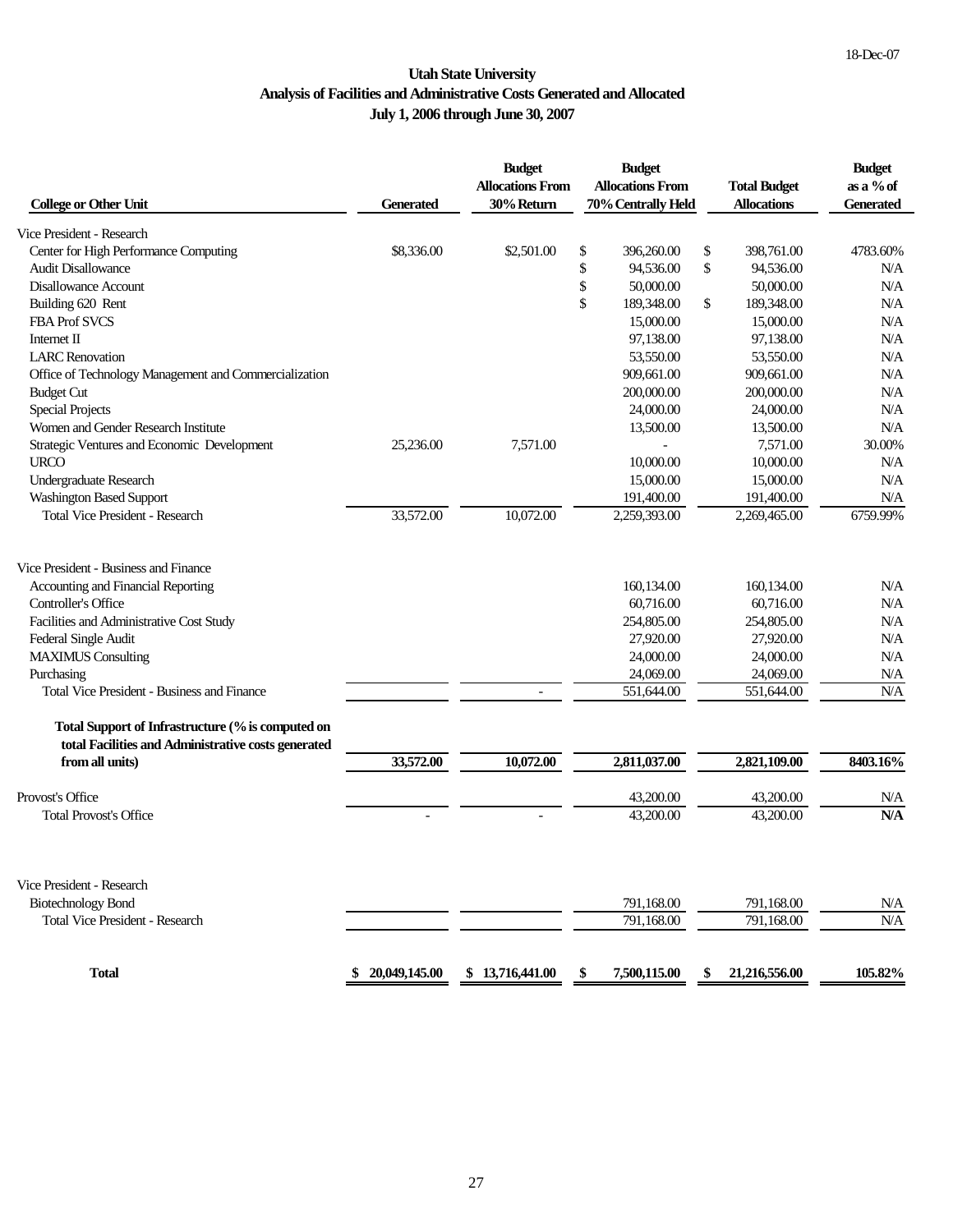## **APPENDIX I USU RESEARCH PERFORMANCE DASHBOARD – FY 2007**



#### **TREND KEY:**

- ▲ higher
- ▼ lower
- no change

**green** = better **red** = worse

**black** = neutral

#### **FOOTNOTES:**According to NSF Report

<sup>2</sup> Some funding agencies by policy limit the recovery of F&A costs to less than the negotiated rate. Effective F&A is the ratio between modified total direct costs and actual F&A collected.  $3$  One proposal can be awarded in multiple years.

<sup>4</sup>The largest SDL project, RAMOS, was canceled in 2005.

 $5$  Graduate research funding includes: fellowships, travel, and graduate student recruitment.

 $6$  2008 number includes only students who graduated in December 2007.